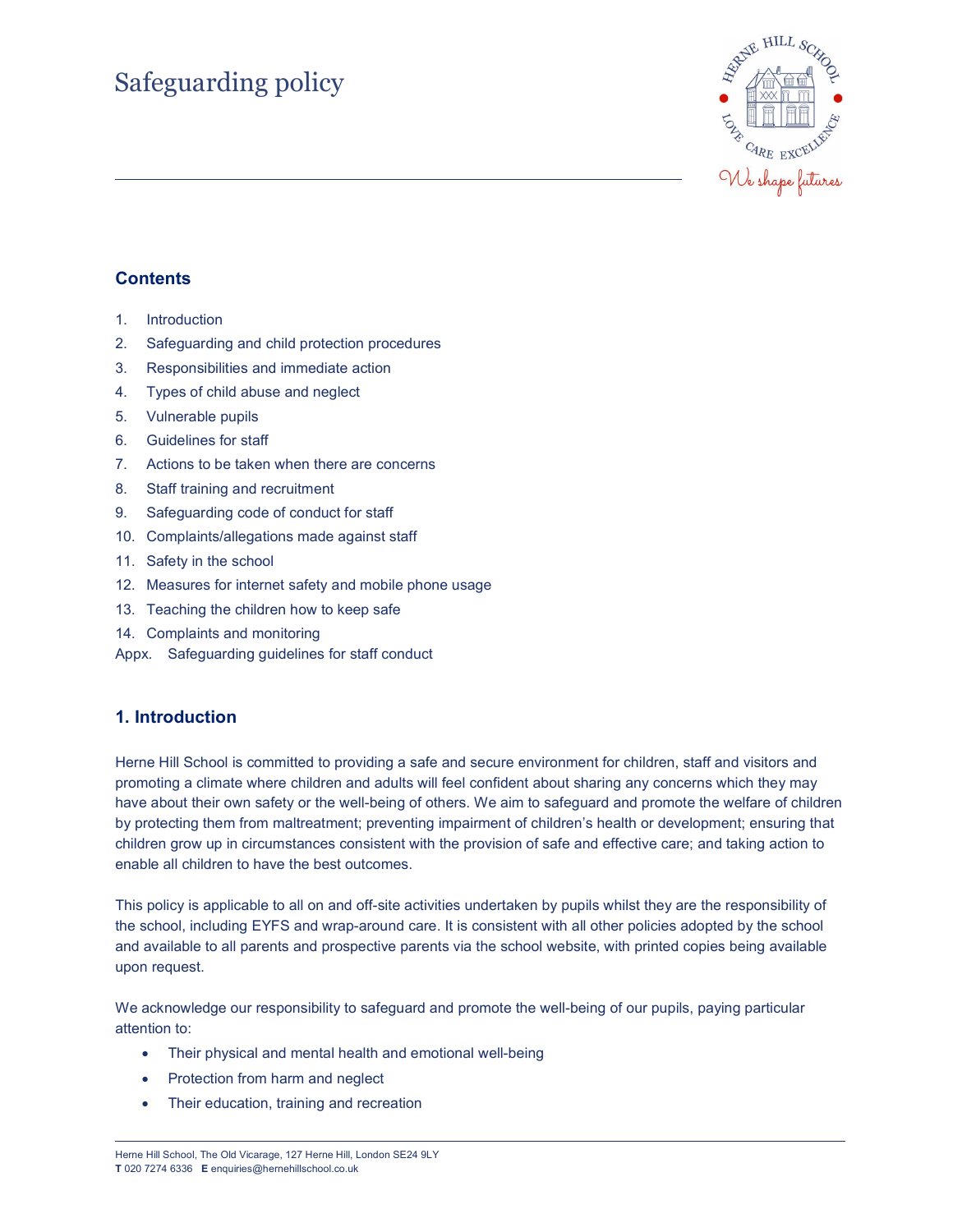• The contribution made by them to society

This policy draws upon duties conferred by the following principal legislation and regulations:

- Children Acts 1989 and 2004
- The Children and Families Act 2014
- S175 of the 2002 Education Act
- Education and Skills Acts 2008
- Childcare Act 2006
- The Education (Independent School Standards) Regulations 2014
- Education (Pupil Registration) (England) Regulations 2006
- The Early Years Foundation Stage (Learning and Development Requirements) Order 2007
- The Early Years Foundation Stage (Welfare Requirements) Regulations 2017
- Mental Health and Behaviour in Schools

It also has regard to the following principal guidance issued by DfE:

- Keeping children safe in education (September 2020)
- Working together to safeguard children (2018)
- Disqualification under the Childcare Act 2006
- Special educational needs and disability code of practice (updated July 2018)
- Prevent duty guidance (2015)
- Channel duty guidance
- EYFS Statutory Framework

Furthermore, it has regard to procedures produced by the London Safeguarding Children Board (LSCB) and the Southwark Safeguarding Children Partnership (SSCP) as well as advice contained in DfE's "What to do if you're worried a child is being abused – Advice for practitioners" and "Information Sharing – Advice for practitioners".

All staff must read Part one of DfE guidance "Keeping children safe in education" (KCSIE), including Annex A. Mechanisms are in place to assist staff to understand and discharge their role and responsibilities as set out in Part one, including completion of a short questionnaire.

# Policy Aims

The purpose of this policy is to:

- Identify the names of responsible persons in the school and explain the purpose of their roles
- Describe what should be done if anyone in the school has a concern about the safety and welfare of a child who attends the school
- Identify the particular attention that should be paid to those children who fall into a category that might be deemed "vulnerable"
- Set out expectations in respect of training
- Ensure that those responsible for recruitment are aware of how to apply safeguarding principles in employing staff
- Set out expectations of how to ensure children are safeguarded when there is potential to come into contact with non-school staff, e.g. volunteers, contractors, etc.
- Outline how allegations against staff will be handled
- Set out expectations regarding record keeping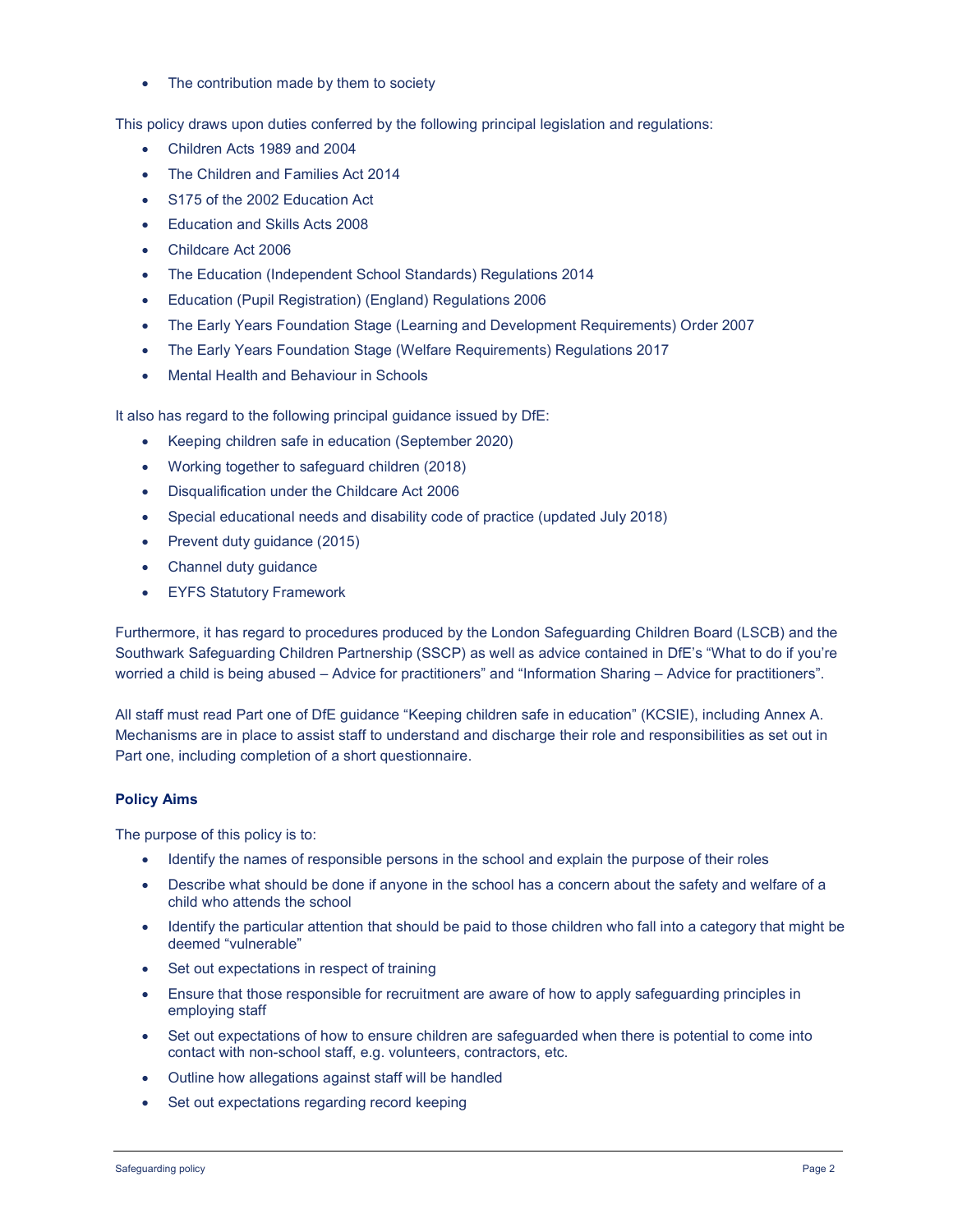- Clarify how children will be kept safe through the everyday life of the school
- Outline how the implementation of this policy will be monitored

# 2. Safeguarding and child protection (S&CP) procedures

Staff are committed to fostering an ethos which:

- Encourages and supports parents/carers and works in partnership with them
- Listens to and values pupils appreciating each one as a 'unique' child
- Ensures all staff are aware of signs and symptoms of abuse, know the correct procedures for referring concerns or allegations and receive appropriate training to enable them to carry out these requirements
- Maintains a safe school environment for all pupils
- Exercises their duty to work in partnership with other agencies and to share information with them in accordance with legislation

We recognise that, because of their contact with and knowledge of the children in their care, our staff are well placed to identify concerns and report appropriately. Statements about or allegations of abuse or neglect made by children will always be taken seriously and acted upon. We also recognise that the school is an agent of referral and not of investigation; no action will be taken knowingly which might undermine a criminal investigation.

# 3. Responsibilities and immediate action

Safeguarding and promoting the welfare of children in our school is the responsibility of the whole school community. All adults working in this school (including supply staff, visiting staff, volunteers and students on placement) are required to report instances of actual or suspected child abuse or neglect to the Designated Safeguarding Lead.

# The Director of the School is: Dominik Magyar

The Director assumes ultimate legal responsibility for the safeguarding, welfare and wellbeing of all children under the care of Herne Hill School, as set out in the Educations and Inspections Act (S157). His leadership focus for safeguarding is primarily at a strategic and scrutiny level, as opposed to the operational leadership of the DSL. His role is to champion S&CP issues at the highest level within the school and ensure a suitable safeguarding policy and S&CP procedures, which have proper regard to prevailing regulations, guidance, standards and advice, are in place and properly implemented. The policy and S&CP procedures will be reviewed annually.

As good practice, the Director will meet on a regular basis with the DSL and DDSL in order to:

Monitor the school's safeguarding arrangements

Enable the DSL to report any safeguarding issues and the outcome of any cases that may have arisen, duly respecting the confidentiality of any person(s) involved

Monitor both the volume and progress of cases where a concern has been raised to ensure that the school is meeting its duties in respect of safeguarding

# Concerns about the Director

Safeguarding concerns or allegations of abuse made against the Director should be referred directly to the Local Authority's Designated Officer (LADO) (see Chapter 10 for contact details).

# The appointed Designated Safeguarding Lead (DSL) is: Ngaire Telford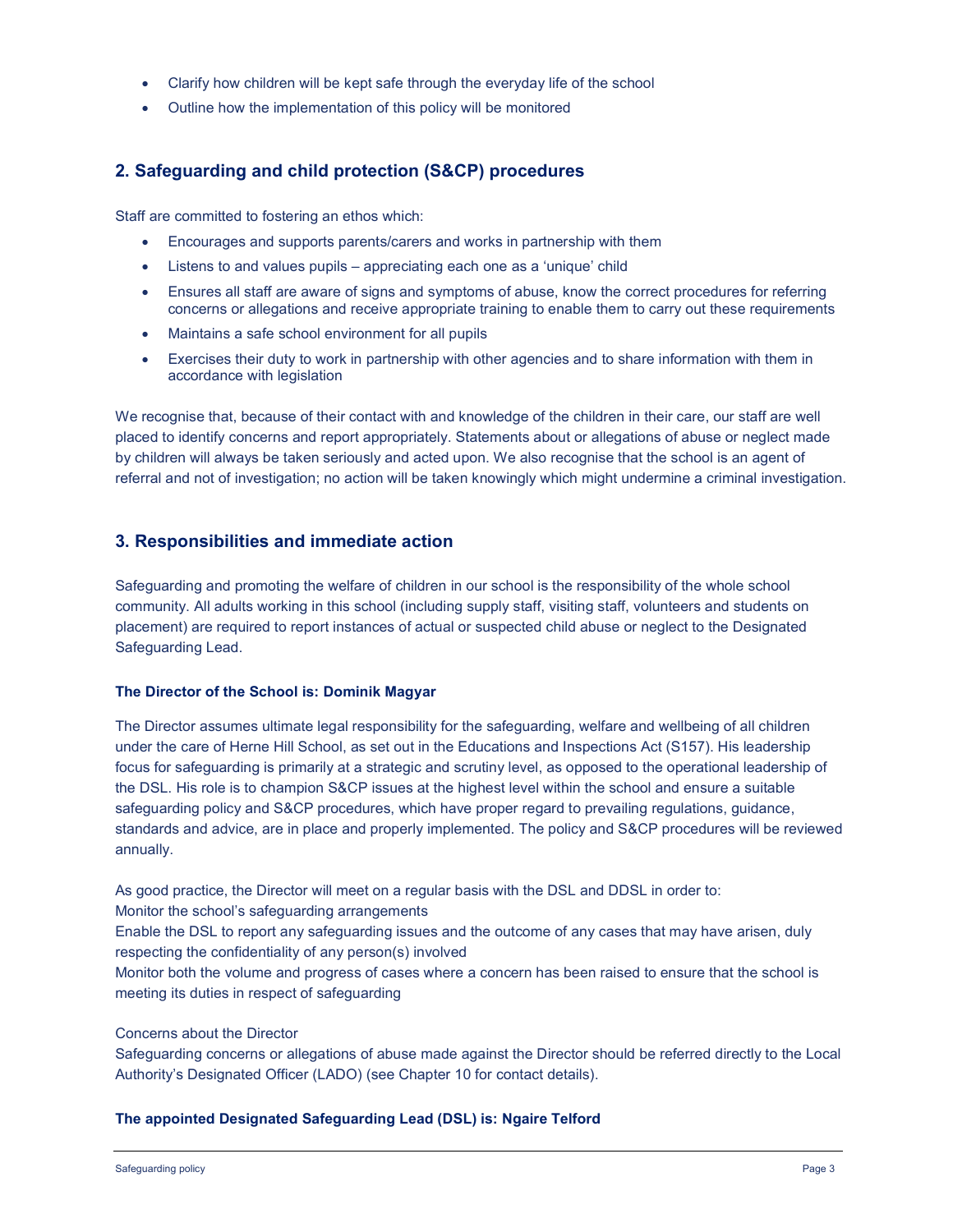The Designated Safeguarding Lead (DSL) takes lead responsibility for safeguarding and S&CP (including online safety), including looked-after children as well as children in the EYFS. She provides advice and support to other staff on child welfare and S&CP matters, takes part in strategy discussion and inter-agency meetings when required, and contributes to the assessment of children. She helps promote educational outcomes by sharing relevant child welfare and S&CP information with teachers, ensuring staff maintain high aspirations while identifying, and providing for, the challenges that children in this group may face. The DSL is also the first point of contact for external agencies that are pursuing S&CP investigations and co-ordinates the school's representation at S&CP conferences and core group meetings (including the submission of written reports for conferences).

When an individual concern/incident is brought to the notice of the Designated Safeguarding Lead, she will be responsible for deciding upon whether or not this should be reported to other agencies as a safeguarding issue. Where there is any doubt as to the seriousness of this concern, or disagreement between the DSL and the member of staff reporting the concern, advice will be sought from the following:

- DDSLs Dominic Aquilina and Natalie Sweilam
- Southwark Local Authority Safeguarding coordinator Apo Çağirici (020 7525 2715)
- Southwark Local Authority Early Help Desk Duty Manager (020 7525 2714)

If a child is in immediate danger or is at risk of harm, a referral will be made to children's social care and/or the police immediately. Anyone can make a referral. Where referrals are not made by the Designated Safeguarding Lead, the DSL will be informed, as soon as possible, that a referral has been made.

### Concerns about the DSL

Safeguarding concerns or allegations of abuse made against the DSL should be referred to the Director, who will report to the Local Authority's Designated Officer (LADO) (see Chapter 10 for contact details).

# The appointed Deputy Designated Safeguarding Leads (DDSL) are: Dominic Aquilina and Natalie Sweilam

The Deputy Designated Safeguarding Lead(s) (DDSL) should be trained to the same standard as the DSL and be able to support them with the aforementioned duties. The DDSL will also act as point of contact should the DSL not be available. Whilst the activities of the DSL can be delegated to appropriately trained deputies, the ultimate lead responsibility for S&CP, as set out above, remains with the Designated Safeguarding Lead; this lead responsibility should not be delegated.

# 4. Types of child abuse and neglect

Abuse: a form of maltreatment of a child. Somebody may abuse or neglect a child by inflicting harm, or by failing to act to prevent harm. Children may be abused in a family or in an institutional or community setting by those known to them or, more rarely, by others. Abuse can take place wholly on-line, or technology may be used to facilitate off-line abuse. They may be abused by an adult or adults or another child or children.

Physical abuse: a form of abuse which may involve hitting, shaking, throwing, poisoning, burning or scalding, drowning, suffocating or otherwise causing physical harm to a child. Physical harm may also be caused when a parent or carer fabricates the symptoms of, or deliberately induces, illness in a child.

Emotional abuse: the persistent emotional maltreatment of a child such as to cause severe and adverse effects on the child's emotional development. It may involve conveying to a child that they are worthless or unloved, inadequate, or valued only insofar as they meet the needs of another person. It may include not giving the child opportunities to express their views, deliberately silencing them or 'making fun' of what they say or how they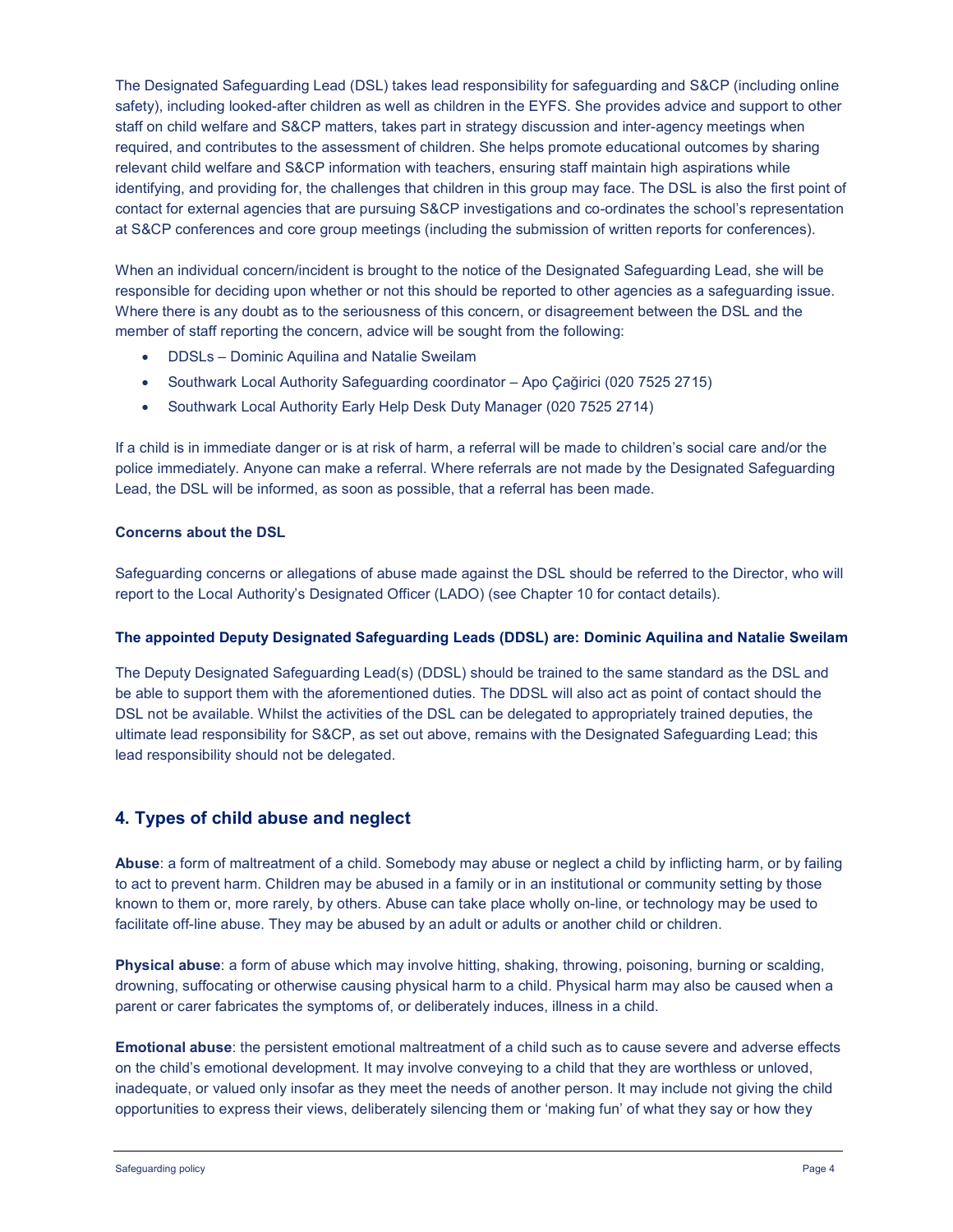communicate. It may feature age or developmentally inappropriate expectations being imposed on children. These may include interactions that are beyond a child's developmental capability as well as overprotection and limitation of exploration and learning, or preventing the child participating in normal social interaction. It may involve seeing or hearing the ill-treatment of another. It may involve serious bullying (including cyberbullying), causing children frequently to feel frightened or in danger, or the exploitation or corruption of children. Some level of emotional abuse is involved in all types of maltreatment of a child, although it may occur alone.

Sexual abuse: involves forcing or enticing a child or young person to take part in sexual activities, not necessarily involving a high level of violence, whether or not the child is aware of what is happening. The activities may involve physical contact, including assault by penetration (for example rape or oral sex) or nonpenetrative acts such as masturbation, kissing, rubbing and touching outside of clothing. They may also include non-contact activities, such as involving children in looking at, or in the production of, sexual images, watching sexual activities, encouraging children to behave in sexually inappropriate ways, or grooming a child in preparation for abuse (including via the internet). Sexual abuse can be perpetrated by anyone regardless of gender or age.

Neglect: the persistent failure to meet a child's basic physical and/or psychological needs, likely to result in the serious impairment of the child's health or development. Neglect may occur during pregnancy as a result of maternal substance abuse. Once a child is born, neglect may involve a parent or carer failing to: provide adequate food, clothing and shelter (including exclusion from home or abandonment); protect a child from physical and emotional harm or danger; ensure adequate supervision (including the use of inadequate caregivers); or ensure access to appropriate medical care or treatment. It may also include neglect of, or unresponsiveness to, a child's basic emotional needs.

In addition to these types of abuse and neglect, members of staff will also be alert to following specific safeguarding issues, programmes and procedures:

#### Mental Health

The school has a strong commitment to promoting emotional wellbeing and good mental health. We are aware that mental health problems can, in some cases, be an indicator that a child has suffered or is at risk of suffering abuse, neglect or exploitation. Only appropriately trained professionals should attempt to make a diagnosis of a mental health problem. Our staff members however, are well placed to observe children day-to-day and identify those whose behaviour suggests that they may be experiencing a mental health problem or be at risk of developing one. Where children have suffered abuse and neglect, or other potentially traumatic adverse childhood experiences, this can have a lasting impact throughout childhood, adolescence and into adulthood. It is key that our staff members are aware of how these children's experiences can impact on their mental health, behaviour and education. If staff have a mental health concern about a child that is also a safeguarding concern, this will be shared with the DSL with a view to referring to appropriate agencies following the referral procedures.

# Child Sexual Exploitation (CSE)

CSE is a type of sexual abuse in which children are sexually exploited for money, power or status. A child under the age of 13 is not legally capable of consenting to sex (it is statutory rape) or any other type of sexual touching. Where it comes to our notice that a child under the age of 13 is, or may be, sexually active, whether or not they are a pupil of this school, this will result in an immediate referral to Children's Services.

# Child Criminal Exploitation (CCE)

CCE is where an individual or group takes advantage of an imbalance of power to coerce, control, manipulate or deceive a child into any criminal activity in exchange for something the victim needs or wants, and/or for the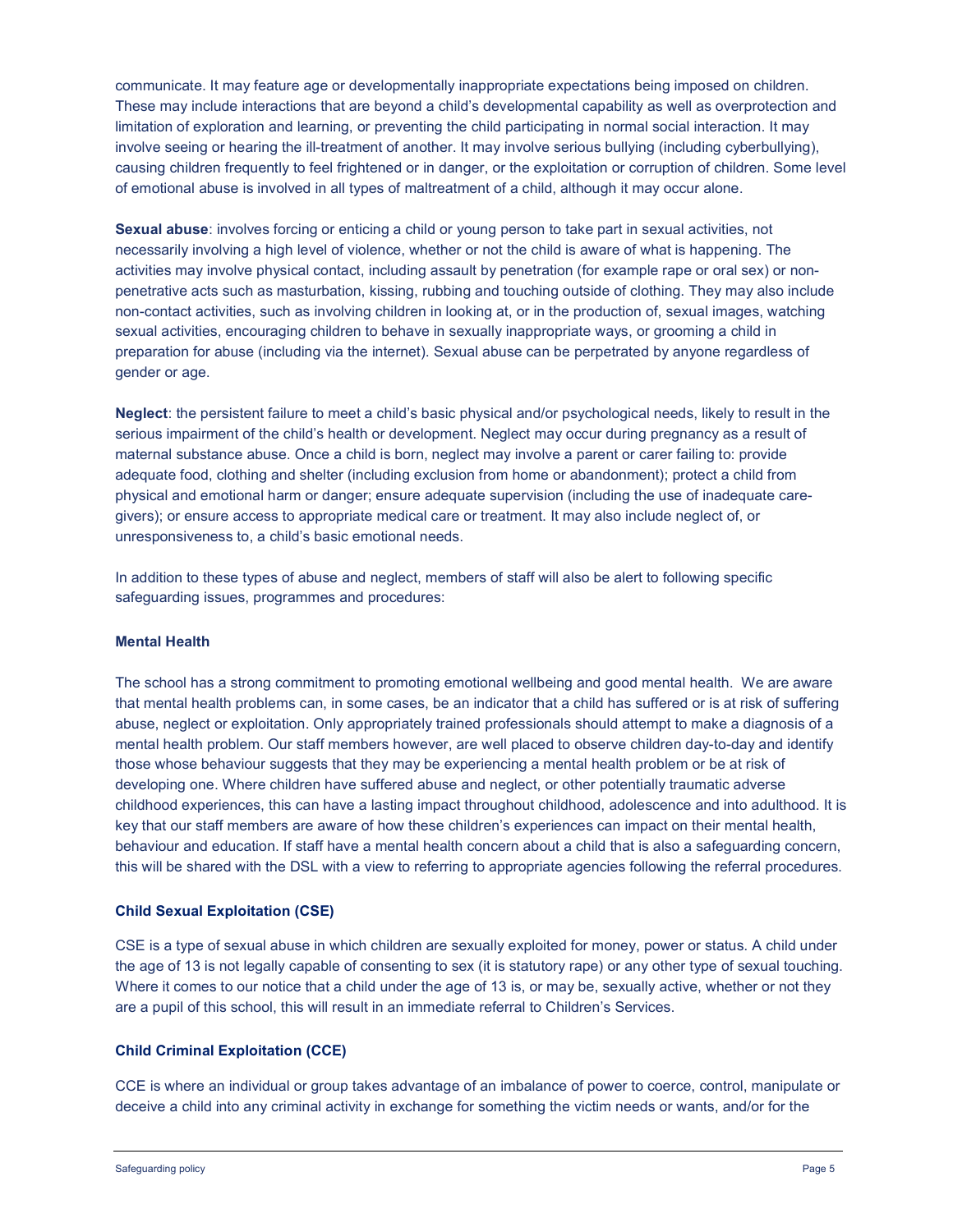financial or other advantage of the perpetrator or facilitator and/or through violence or the threat of violence. The victim may have been criminally exploited even if the activity appears consensual. CCE does not always involve physical contact; it can also occur through the use of technology.

# 'Sexting'

Whilst the pupils at Herne Hill School are very young and this is unlikely to be an issue, we are aware of and alert to the concerns regarding this issue.

Creating and sharing sexual photos and videos of under-18s is illegal. Sharing youth produced sexual imagery, which is commonly known as 'sexting', covers incidents where:

- A person under the age of 18 creates and shares sexual imagery of themselves with a peer under the age of 18
- A person under the age of 18 shares sexual imagery created by another person under the age of 18 with a peer under the age of 18 or an adult
- A person under the age of 18 is in possession of sexual imagery created by another person under the age of 18

If such an incident involving youth produced sexual imagery comes to a member of staff's attention, this will be shared with the DSL with a view to referring to appropriate agencies following the referral procedures. Further information and advice on youth produced sexual imagery is available in the non-statutory guidance produced by the UK Council for Child Internet Safety (UKCCIS) 'Sexting in schools and colleges'.

# Peer on peer abuse

Children are capable of abusing their peers. This can take different forms, such as:

- Physical abuse (for example: hitting, kicking, shaking, biting, hair pulling, or otherwise causing physical harm; violence, particularly pre-planned; forcing other children to use drugs or alcohol; initiation/hazing type violence and rituals; etc.)
- Emotional abuse (blackmail or extortion, threats and intimidation)
- Sexual violence, harassment or abuse (indecent exposure, indecent touching or serious sexual assaults, sexting, forcing other children to watch pornography or take part in sexting); see details below
- Sexual exploitation (encouraging other children to engage in inappropriate sexual behaviour, associating with unknown adults or other sexually exploited children, staying out overnight, photographing or videoing other children performing indecent acts)
- Upskirting (taking a picture under a person's clothing without them knowing, with the intention of viewing their genitals or buttocks to obtain sexual gratification, or cause the victim humiliation, distress or alarm). Upskirting is a criminal offence and perpetrators could face up to two years in prison if convicted.

We recognise the different gender issues that can be prevalent in peer on peer abuse, for example, girls being sexually touched or boys being subjected to initiation/hazing type violence and rituals. Any peer on peer abuse is unacceptable and will be taken seriously. We do not tolerate these or pass them off as "banter", "just having a laugh" or "part of growing up". Furthermore, we are strongly committed to the school's Harassment and Antibullying policy and will consider all coercive acts and peer on peer abuse within a S&CP context.

We recognise that some pupils will sometimes negatively affect the learning and wellbeing of other pupils, and their behaviour will be dealt with under the school's behaviour and discipline policy. As a school, we will minimise the risk of allegations against other pupils by providing a developmentally appropriate PSHE syllabus which develops pupils' understanding of acceptable behaviour and keeping themselves safe, having systems in place for any pupil to raise concerns with staff, knowing that they will be listened to, believed and valued, delivering targeted work on assertiveness and keeping safe to those pupils identified as being at risk, developing robust risk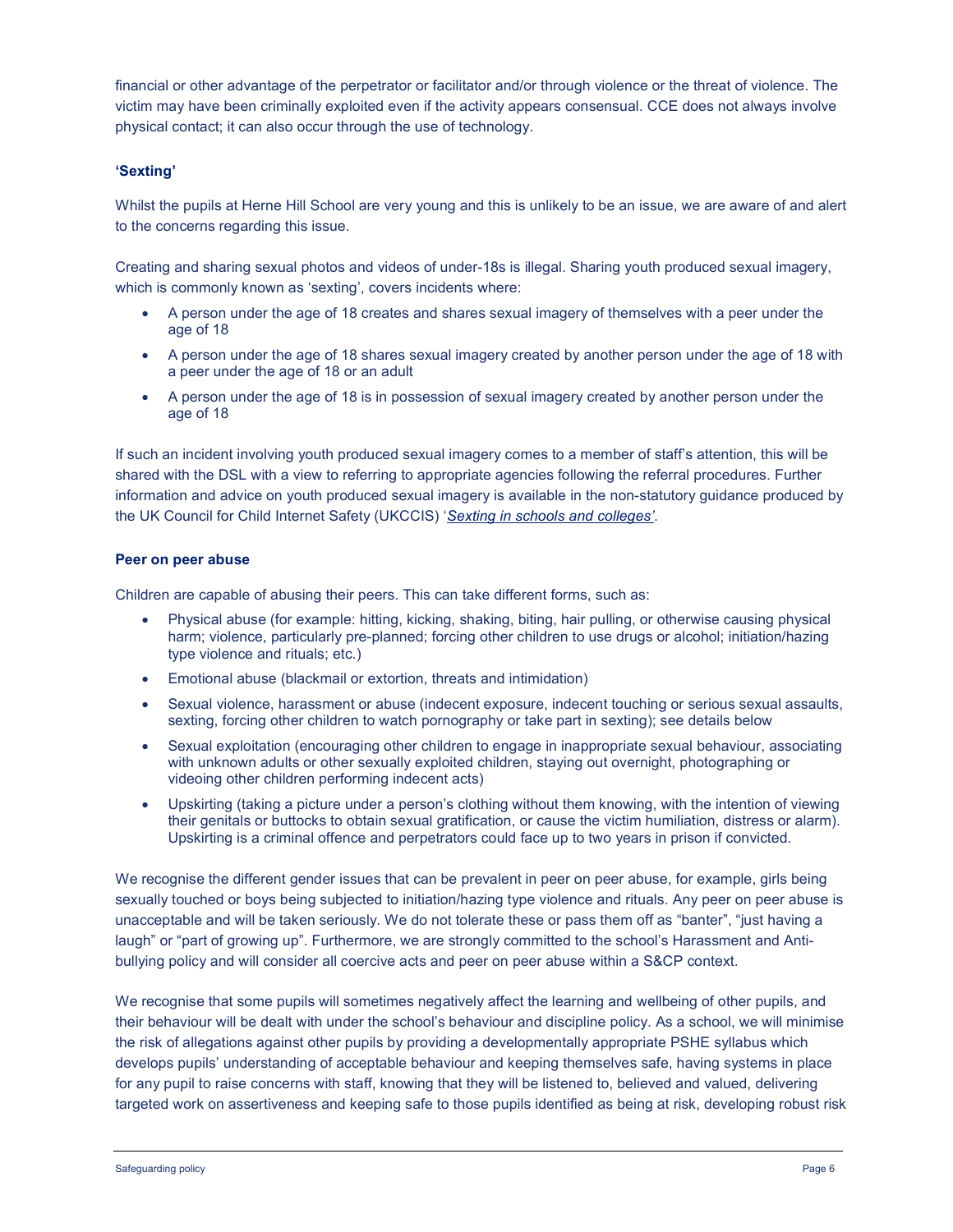assessments and providing targeted work for pupils identified as being a potential risk to other pupils. Any possible peer on peer abuse case will be shared with the DSL with a view to referring to appropriate agencies following the referral procedures.

### Sexual violence and sexual harassment between children

Sexual violence and sexual harassment can occur between two children of any age and sex. It can also occur through a group of children sexually assaulting or sexually harassing a single child or group of children. It can occur online and offline (both physically and verbally). It is more likely that girls will be the victims of sexual violence and sexual harassment and more likely it will be perpetrated by boys. Children who are victims of sexual violence and sexual harassment will find the experience stressful and distressing. This will affect their educational attainment. We therefore take these incidents very seriously and ensure that victims are protected, offered appropriate support and every effort is made to ensure their education is not disrupted. Where necessary, we will work with relevant external agencies to address the issue, which may include a referral to MASH and reporting to the Police. Further information is available in 'Part 5: Child on child sexual violence and sexual harassment' of DfE guidance "Keeping children safe in education" (KCSIE).

Staff will share any concerns about or knowledge of such incidents immediately with the DSL with a view to ensuring that support systems are in place for victims (and alleged perpetrators). When responding to a report from a child on child sexual violence/harassment, staff must follow the same training they have received on how to manage a report from a child on any safeguarding matter. It is essential that all victims are reassured that they are being taken seriously and that they will be supported and kept safe.

Where there has been a report of sexual violence, the DSL will make an immediate risk and needs assessment. Where there has been a report of sexual harassment, the need for a risk assessment should be considered on a case-by-case basis. The risk and needs assessment should consider:

- the victim, especially their protection and support;
- the alleged perpetrator: and
- the other children (and if appropriate staff).

Risk assessments will be recorded and kept under review. Where there has been a report of sexual violence or sexual harassment, the DSL will reassure any victim they are being taken seriously and they will be supported and kept safe. The DSL will consider the risks posed to pupils and put adequate measures in place to protect them and keep them safe. This may include consideration of the proximity of the victim and alleged perpetrator and considerations regarding shared classes and premises.

# Serious violence

All staff should be aware of indicators, which may signal that children are at risk from, or are involved with serious violent crime. These may include increased absence from school, a change in friendships or relationships with older individuals or groups, a significant decline in performance, signs of self-harm or a significant change in wellbeing, or signs of assault or unexplained injuries. Unexplained gifts or new possessions could also indicate that children have been approached by, or are involved with, individuals associated with criminal networks or gangs.

# So-called 'honour-based' violence (HBV)

HBV includes incidents or crimes which have been committed to protect or defend the honour of the family and/or the community, including female genital mutilation (FGM), forced marriage, and practices such as breast ironing. Abuse committed in the context of preserving "honour" often involves a wider network of family or community pressure and can include multiple perpetrators. All forms of HBV are abuse (regardless of the motivation) and will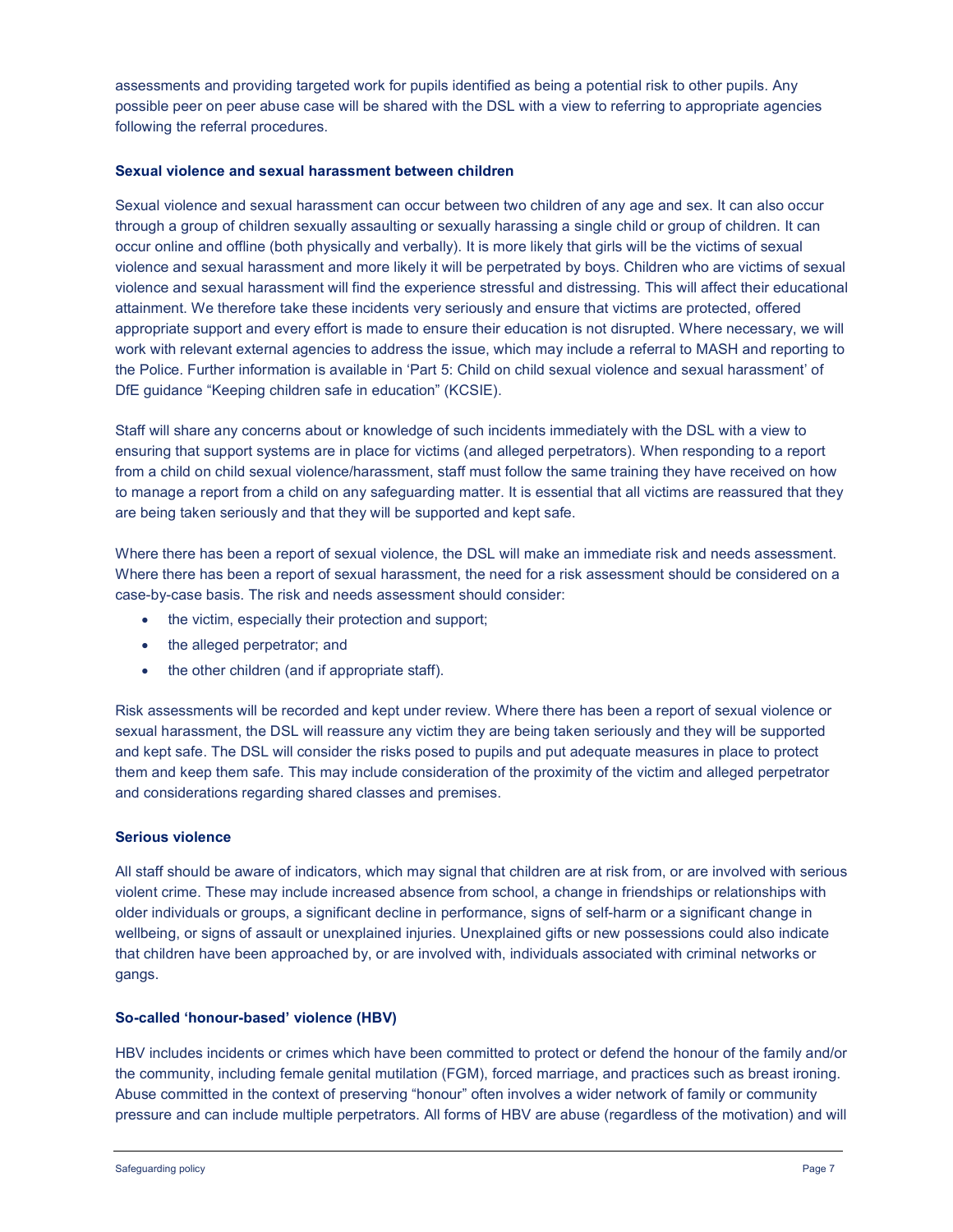be handled and escalated as such. If members of staff have a concern about or knowledge of a child that might be at risk of HBV or who has suffered from HBV, they will share it immediately with the DSL with a view to referring to appropriate agencies.

# Female Genital Mutilation (FGM)

FGM is a procedure where the female genital organs are injured or changed even though there is no medical reason for this. It is frequently a traumatic and violent act for the victim and can cause harm in many ways and is therefore an unacceptable practice for which there is no justification. It is child abuse and a form of violence against women and girls. Moreover, it is illegal in the UK.

FGM is a deeply embedded social norm, practised by families for a variety of complex reasons. Although the practice is often thought to be essential for a girl to become a proper woman, and to be marriageable, it is not required by any religion. It is prevalent in about 30 countries. These are concentrated around the Atlantic coast to the Horn of Africa and in areas of the Middle East.

All teachers, including qualified teachers or persons who are employed or engaged to carry out teaching work in schools and other institutions, have a duty to report 'known' cases of FGM in girls aged under 18 to the police. The duty does not apply in relation to suspected cases – it is limited to 'known' cases' (i.e. those which are visually identified or disclosed to a professional by the victim). The duty does not apply in cases where the woman is over 18 at the time of the disclosure/discovery of FGM (even if she was under 18 when the FGM was carried out). Further information on this duty can be found in the document "Mandatory Reporting of Female Genital Mutilation – procedural information".

# Preventing radicalisation

The Counter-Terrorism and Security Act 2015 places a duty on specified authorities, including local authorities and childcare, education and other children's services providers, in the exercise of their functions, to have due regard to the need to prevent people from being drawn into terrorism ("the prevent duty"). Young people can be exposed to extremist influences or prejudiced views, in particular those via the internet and other social media. Schools can help to protect children from extremist and violent views in the same ways that they help to safeguard children from drugs, gang violence or alcohol.

We are aware of the risk of radicalisation in today's society and although our children are very young, we understand that no area or institution is risk free. We will ensure that staff understand this risk and the importance of this prevent duty at induction, safeguarding training and through the teaching of fundamental British values.

# Channel

Channel is a programme which focuses on providing support at an early stage to people who are identified as being vulnerable to being drawn into terrorism that uses existing collaboration between local authorities, the police, statutory partners (such as the education sector, social services, children's and youth services and offender management services) and the local community.

We will refer children at risk of harm as a result of involvement or potential involvement in extremist activity to Southwark Council's Multi Agency Safeguarding Hub (MASH). The MASH will share the referral details of new referrals with the Prevent lead police officer and LA Prevent coordinator at the point the referral is received. The referral will then be processed though the MASH multi agency information sharing system and, parallel to this, the Prevent police officer will be carrying out initial screening checks. The Prevent police officer will make a referral to the Channel Practitioner if there are sufficient concerns.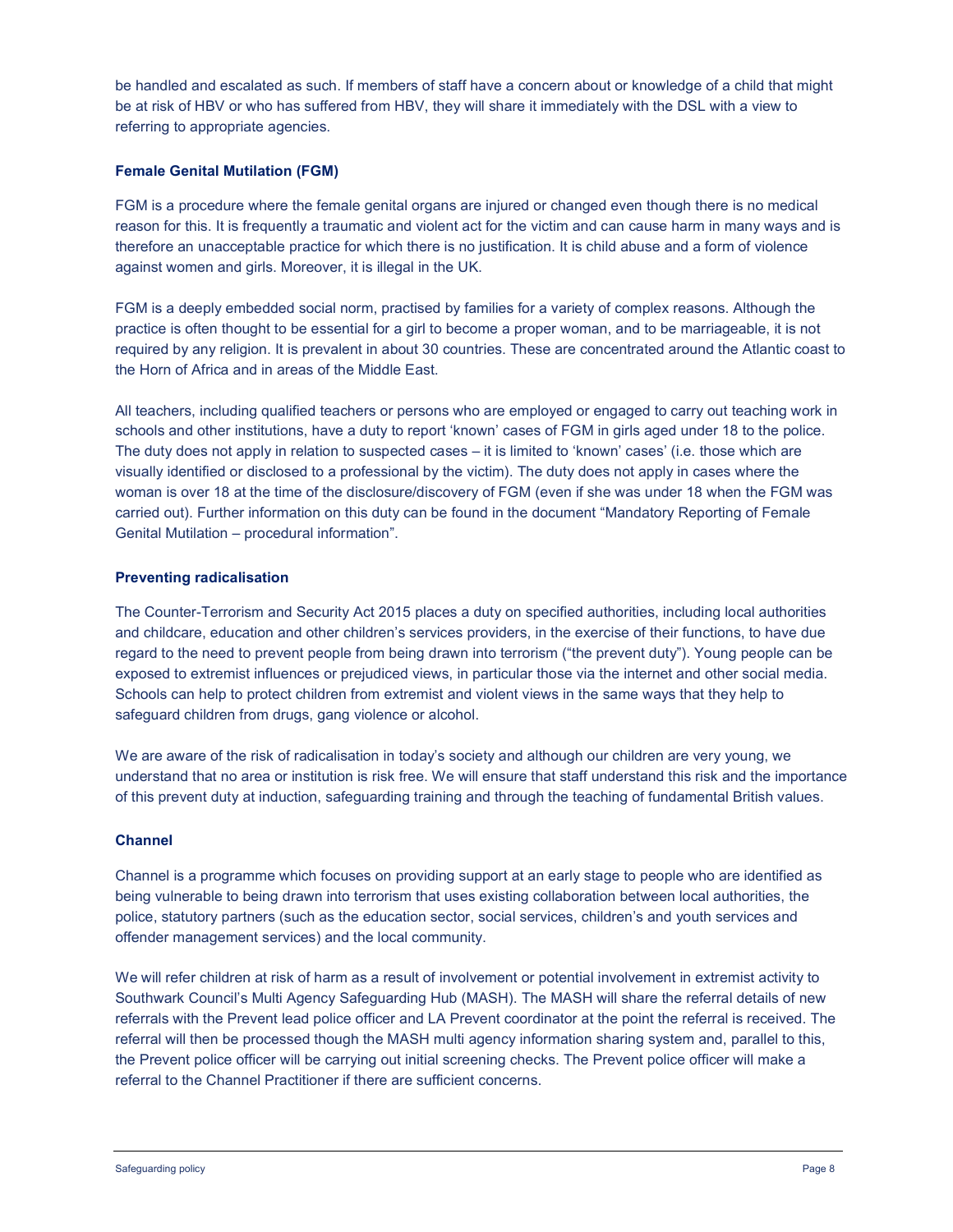### Children missing education

It is a mandatory duty for the school to have in place systems to report children who go missing from education. This duty reflects the need to protect those vulnerable to abuse or neglect. The school has an admissions register and an attendance register, and all pupils are placed on both registers. The school will inform the local authority of any pupil of compulsory school age who fails to attend school regularly, or has been absent without the school's permission for a continuous period of 10 school days or more. The school will also inform Southwark of any pupil who is going to be removed from the admissions register under any of the five criteria listed in Annex A of KCSIE. The school also has due regard to the guidance "Children missing education" published by the Department for Education in September 2016.

### Private fostering

Private fostering is when a child under the age of 16 (under 18 if disabled) is cared for by someone who is not their parent or a 'close relative'. This is a private arrangement made between a parent and a carer, for 28 days or more. Close relatives are defined as step-parents, grandparents, brothers, sisters, uncles or aunts (whether of full blood, half blood or by marriage). Great grandparents, great aunts, great uncles and cousins are not regarded as close relatives.

The law requires that Southwark Council should be notified if anyone is looking after someone else's child for 28 days or more. The purpose of the council's involvement is to support the child and private foster family (and wherever possible the biological parent/s) with any issues arising. These may be practical issues such as benefits, housing, immigration or emotional issues such as keeping contact with biological family or maintaining cultural identity.

If we become aware of a child in a private fostering arrangement within Southwark, we will notify the Council's Multi Agency Safeguarding Hub (MASH) by emailing MASH@southwark.gov.uk or calling 020 7525 1921. Advice about whether there is a need to notify the council can be obtained by calling 07539 346808 or sending an email to privatefosteringadvice@southwark.gov.uk.

# Referrals

Safeguarding referrals should be made to Southwark Multi Agency Safeguarding Hub (MASH) via an Inter-Agency Referral Form (IARF) and copied to the LA's Schools Safeguarding Coordinator. Prior to any written IARF being sent as a referral to social care, there should be a verbal consultation with the MASH social worker or manager, by calling the duty desk on 020 7525 1921, to ensure that making a referral is an appropriate action. The parent/carer will normally be contacted to obtain their consent before a referral is made. However, if the concern involves, for example, alleged or suspected child sexual abuse, Honour Based Violence, fabricated or induced illness, or if the DSL has reason to believe that informing the parent at this stage might compromise the safety of the child or a staff member, nothing should be said to the parent/carer ahead of the referral, but a rationale for the decision to progress without consent should be provided with the referral. An Early Help Referral Form should be used to request additional early help for a family when the needs of a child are beyond the level of support that can be provided by universal services.

In circumstances where a child has an unexplained or suspicious injury that requires urgent medical attention, the S&CP referral process should not delay the administration of first aid or emergency medical assistance. If a pupil is thought to be at immediate risk because of parental violence, intoxication, substance abuse, mental illness or threats to remove the child during the school day, for example, urgent police intervention will be requested.

Where a child sustains a physical injury or is distressed as a result of reported chastisement, or alleges that they have been chastised by the use of an implement or substance, this will immediately be reported for investigation.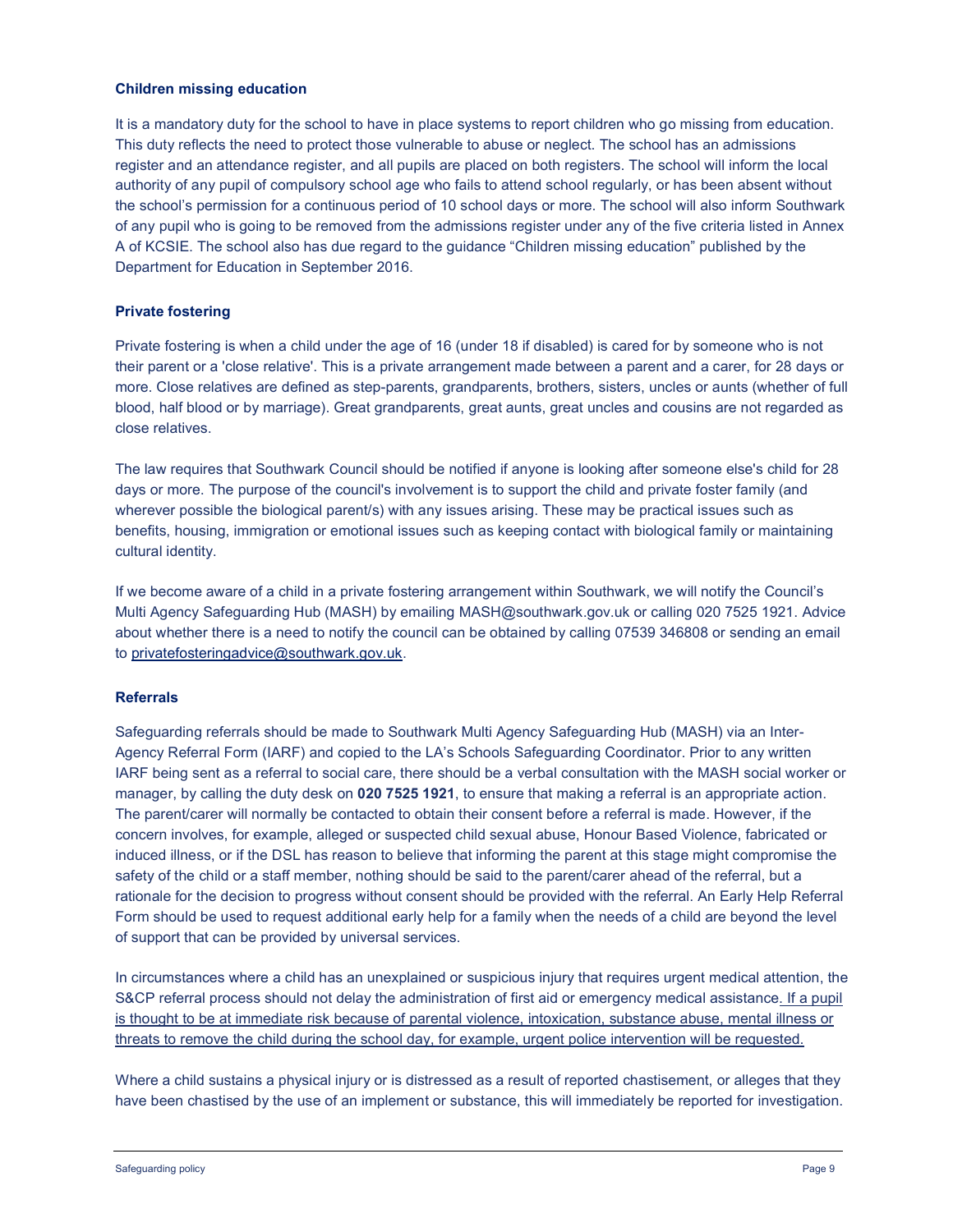In situations where pupils sustain injury or are otherwise affected by an accident or incident whilst they are in the responsibility of the school, parents will be notified of this as soon as possible.

Herne Hill School recognises the need to be alert to the risks posed by strangers or others (including the parents or carers of other pupils) who may wish to harm children in school or pupils travelling to and from school and will take all reasonable steps to lessen such risks.

# 5. Vulnerable pupils

Particular vigilance will be exercised in respect of pupils who are subject to a S&CP Plan and any incidents or concerns involving these children will be reported immediately to the allocated Social Worker (and confirmed in writing; copied to the LA's Schools Safeguarding Coordinator). If the pupil in question is a Looked-After child, this will also be brought to the notice of the DSL with responsibility for children in public care.

We acknowledge that children with special educational needs (SEN) and disabilities can face additional safeguarding challenges. We are aware that additional barriers can exist when recognising abuse and neglect in this group of children. This can include assumptions that indicators of possible abuse such as behaviour, mood and injury relate to the child's disability without further exploration. Children with SEN and disabilities can be disproportionally impacted by things like bullying, without outwardly showing any signs.

The school also acknowledges the additional need for support and protection of children who are vulnerable by virtue of, the effects of substance abuse within the family, and pupils where English is an additional language, particularly for very young children.

If a pupil discloses that they have witnessed domestic abuse or it is suspected that they may be living in a household which is affected by family violence, this will be referred to the DSL as a safeguarding issue.

The school has a strong commitment to our Harassment and Anti-bullying policy and will consider all coercive acts and peer on peer abuse within a S&CP context. We recognise that some pupils will sometimes negatively affect the learning and wellbeing of other pupils and their behaviour will be dealt with under the school's behaviour policy. As a school, we will minimise the risk of allegations against other pupils by providing a developmentally appropriate PSHE/PSED syllabus which develops pupils' understanding of acceptable behaviour and keeping themselves safe, having systems in place for any pupil to raise concerns with staff, knowing that they will be listened to, believed and valued.

We will always ascertain the views and feelings of all children. We acknowledge that children who are affected by abuse or neglect may demonstrate their needs and distress through their words, actions, behaviour, demeanour, school work or other children.

# 6. Guidelines for staff

If a member of staff thinks a child at Herne Hill School is in need because they are suffering or likely to suffer significant harm, she/he MUST do the following:

- a. Make a note of what you have seen or been told.
- b. Don't make assumptions keep an open mind.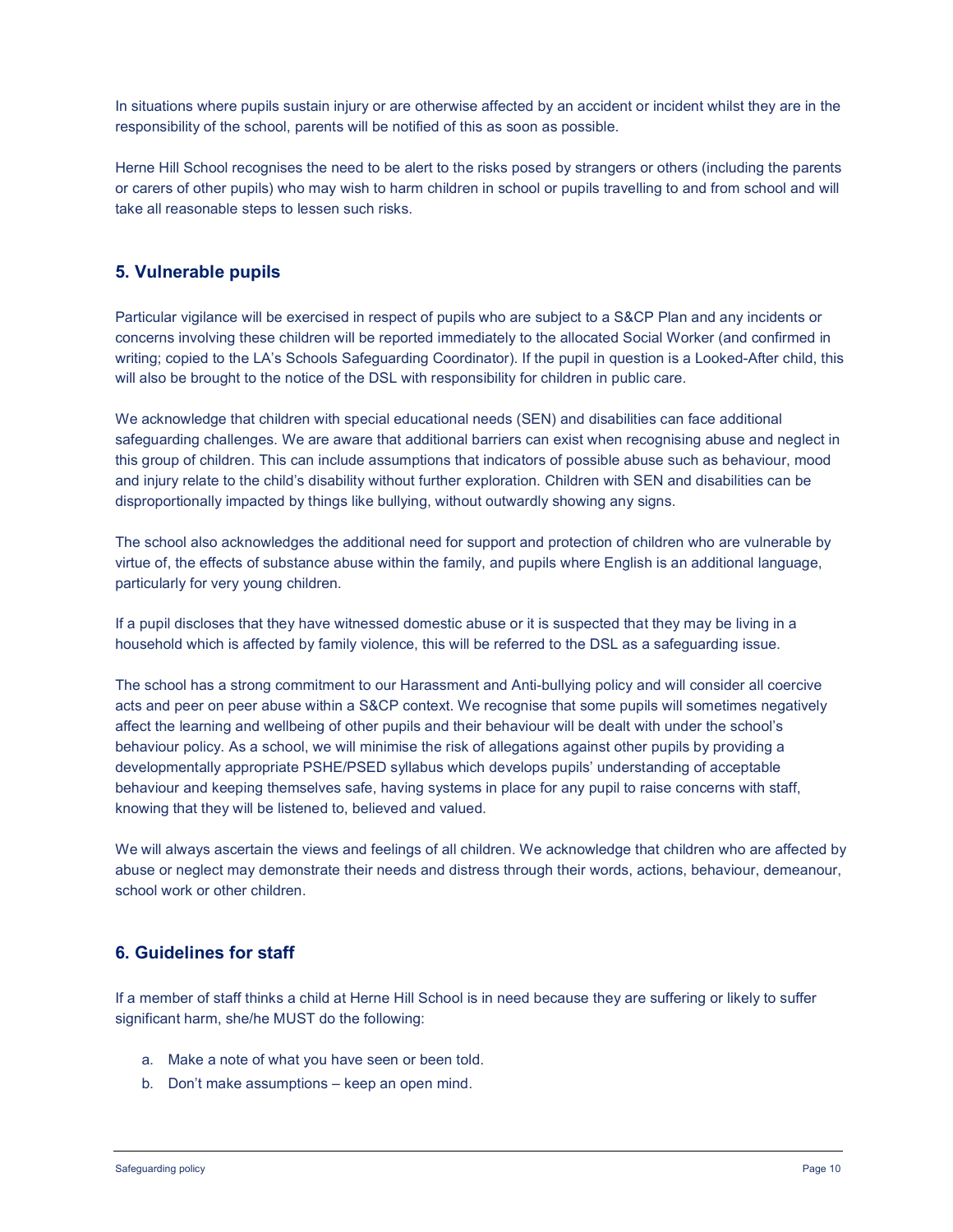- c. Don't ask any leading questions and don't cross-examine the child. Only ask simple and open questions – Who? What? Where? When? Etc.
- d. Don't physically examine the child (other than in an emergency when no first aider is available).
- e. Never promise to keep "secrets". Explain that you can listen, but make it clear that if you perceive that the child is in any danger of harm, then you will have to seek advice because you have a duty to protect children. Reassure the child that it can be helped and kept safe. Make it clear to them that you are taking it seriously.
- f. Maintain confidentiality for the child. It is important that you never ring home or contact Children's Social Care services yourself – that is the role of the Designated Safeguarding Lead.
- g. Be discreet do or say nothing that may place the child or yourself at risk.
- h. Act quickly and share the information with your DSL and/or DDSL at Herne Hill School. Please inform Ngaire Telford in the first instance (or Dominic Aquilina if she is not available).
- i. If the disclosure or your concern relates to a member of staff, this must as soon as possible be shared with the DSL and nothing should be said to the colleague involved. If your concern relates to the DSL you should refer it to the Director, Dominik Magyar.

If a member of staff is in any kind of doubt about procedures for safeguarding children, then s/he should see Mrs Telford straight away.

# 7. Actions to be taken when there are concerns

If a staff member has any safeguarding concern about a child, s/he must speak to the DSL or DDSL. No concern will be treated as trivial. The DSL will assess whether the raised concern can be dealt with through early help. If the child is deemed to be in need, the DSL will refer the child to children's social care. If the child is deemed to be at risk of significant harm, the DSL will report to the police (if a crime has been committed within the previous 24 hours) or to children's social care (if no crime has been committed). Details of Southwark (LA) contacts are listed in this policy (see Chapter 10). Further information and guidance on when to call the police and what to expect during the process has been produced by the National Police Chiefs' Council (NPCC) 'When to Call the Police'.

Referral to the LADO is made when concerns involve adults in the school. If early help is pursued, the member of staff who reported the concern may be required to help with information following disclosures from the child. Safeguarding referrals other than those involving suspected abuse by adults in the school community should be made to Southwark Multi Agency Safeguarding Hub (MASH) and may involve an Inter Agency Referral Form (IARF). Such contact is usually made by the DSL. Prior to any written IARF being sent as a referral to social care, there should be a verbal consultation with the MASH social worker or manager, to ensure that making a referral is an appropriate action. The parent/carer will normally be contacted to offer awareness before a referral is made. However, if the concern involves, for example, alleged or suspected child sexual abuse, honour-based violence, fabricated or induced illness, or if the DSL has reason to believe that informing the parent at this stage might compromise the safety of the child or a staff member, nothing should be said to the parent/carer ahead of the referral. In these circumstances, a rationale for the decision to progress without consent should be provided with the referral.

It is a legal duty to make a report to the DBS, concerning any person (whether employed, contracted or volunteer) who has harmed, or poses a risk of harm to a child, and who has been removed from working (paid or unpaid) with children, or would have been removed had he or she not left earlier. This report must be made within one month of the person leaving the school.

Consideration will be given to making a referral to the Teaching Regulation Agency (TRA) where a teacher has been dismissed for misconduct (or would have been dismissed had he/she not resigned first).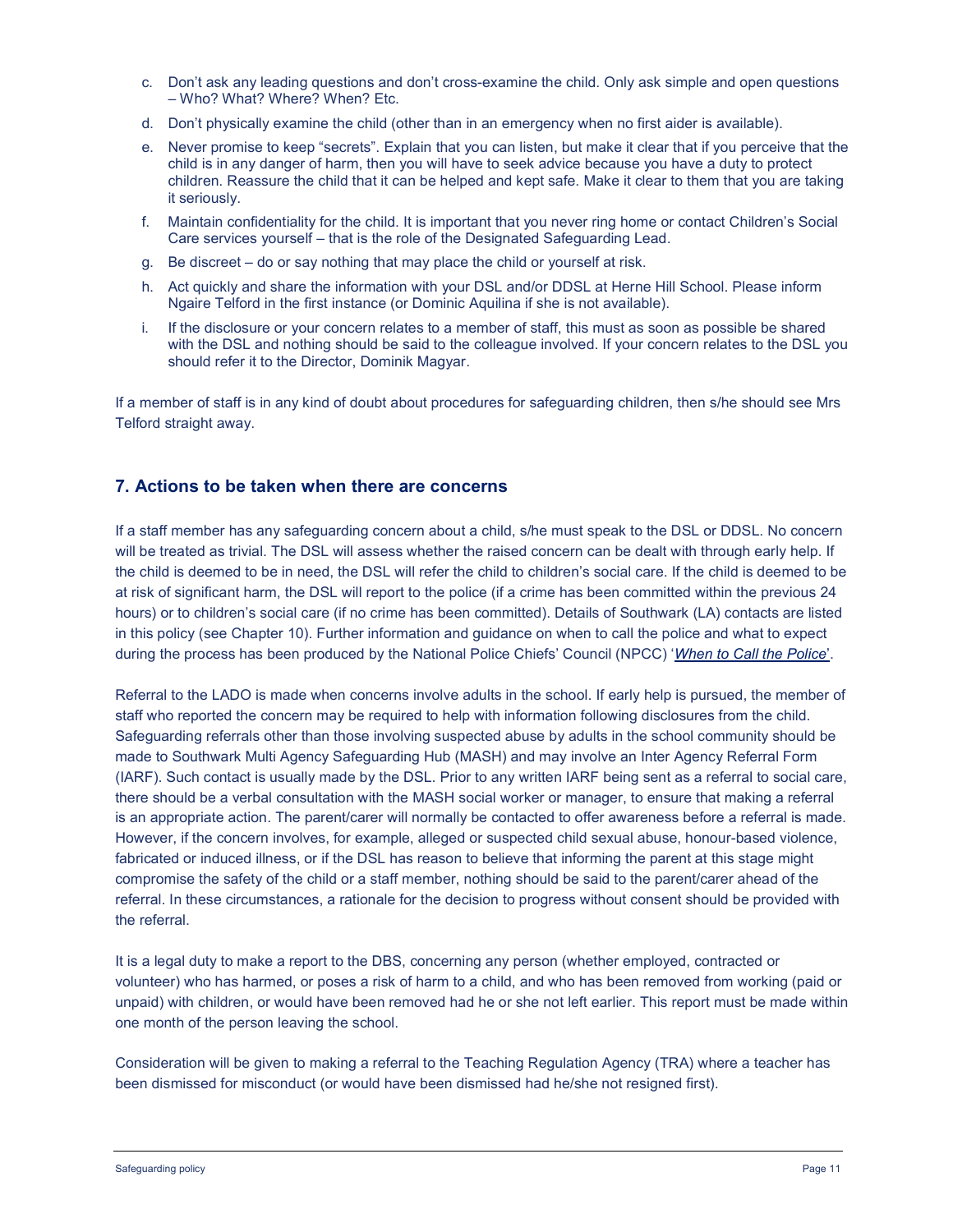# 8. Staff training and recruitment

All newly appointed staff will be provided with the relevant induction training related to safeguarding and S&CP. This will include, but is not limited to:

- the school's Safeguarding policy, including information about the identity and role of the DSL and DDSL
- the staff code of conduct/behaviour policy including the 'Whistleblowing' procedure and the 'Computer, internet and mobile phone usage' policy
- the 'Behaviour and Discipline' policy
- the school's safeguarding response to children who go missing from education
- on-line safety
- a copy of Part 1 of KCSIE September 2021, including Annex A for those who work directly with children

In addition, all staff will receive regular safeguarding and S&CP refresher training, with updates provided as appropriate and at least annually. Importantly, this will include how staff should respond to and manage a report from a child. It is essential that all victims are reassured that they are being taken seriously and that they will be supported and kept safe.

The DSL (and DDSL) will attend refresher training at least every two years. The DSL will also undertake Prevent awareness training. In addition to this formal training, their knowledge and skills will be refreshed as required, but at least annually, to allow them to understand and keep up with any developments relevant to their roles. Designated staff will be encouraged to attend appropriate network meetings and to participate in the multi-agency training programme organised by the Southwark Safeguarding Children Partnership (SSCP).

Herne Hill School is committed to the principles of safer recruitment and, as part of that, adopts recruitment procedures that help deter, reject and/or identify people who might abuse children. These procedures are detailed in the school's recruitment policy which can be found in the School handbook.

Relevant members of staff who are involved in recruitment will undertake safer recruitment training. The school will ensure that at least one person on any appointment panel has undertaken safer recruitment training in line with staffing regulations.

Herne Hill School will only use employment agencies which can demonstrate that they positively vet their supply staff and will report the misconduct of temporary or agency staff to the agency concerned and to Southwark.

#### Volunteers

Any parent or other person/organisation engaged by the school to work in a voluntary capacity with pupils will be subjected to all reasonable vetting procedures. Under no circumstance will a volunteer in respect of whom no checks have been obtained be left unsupervised or allowed to work in regulated activity, or to provide personal care. Volunteers who on an unsupervised basis teach or look after children regularly, or provide personal care on a one-off basis in our school, are deemed to be in regulated activity. We will obtain an enhanced DBS certificate (which will include barred list information) for any volunteer working in regulated activity. Volunteers will be subject to the same code of conduct as paid employees of the school.

#### **Contractors**

Building contractors who are engaged by or on behalf of the school to undertake works on site will be made aware of this policy and the reasons for this. Long-term contractors who work regularly in the school during term time will be asked to provide their consent for DBS checks to be undertaken. These checks will be undertaken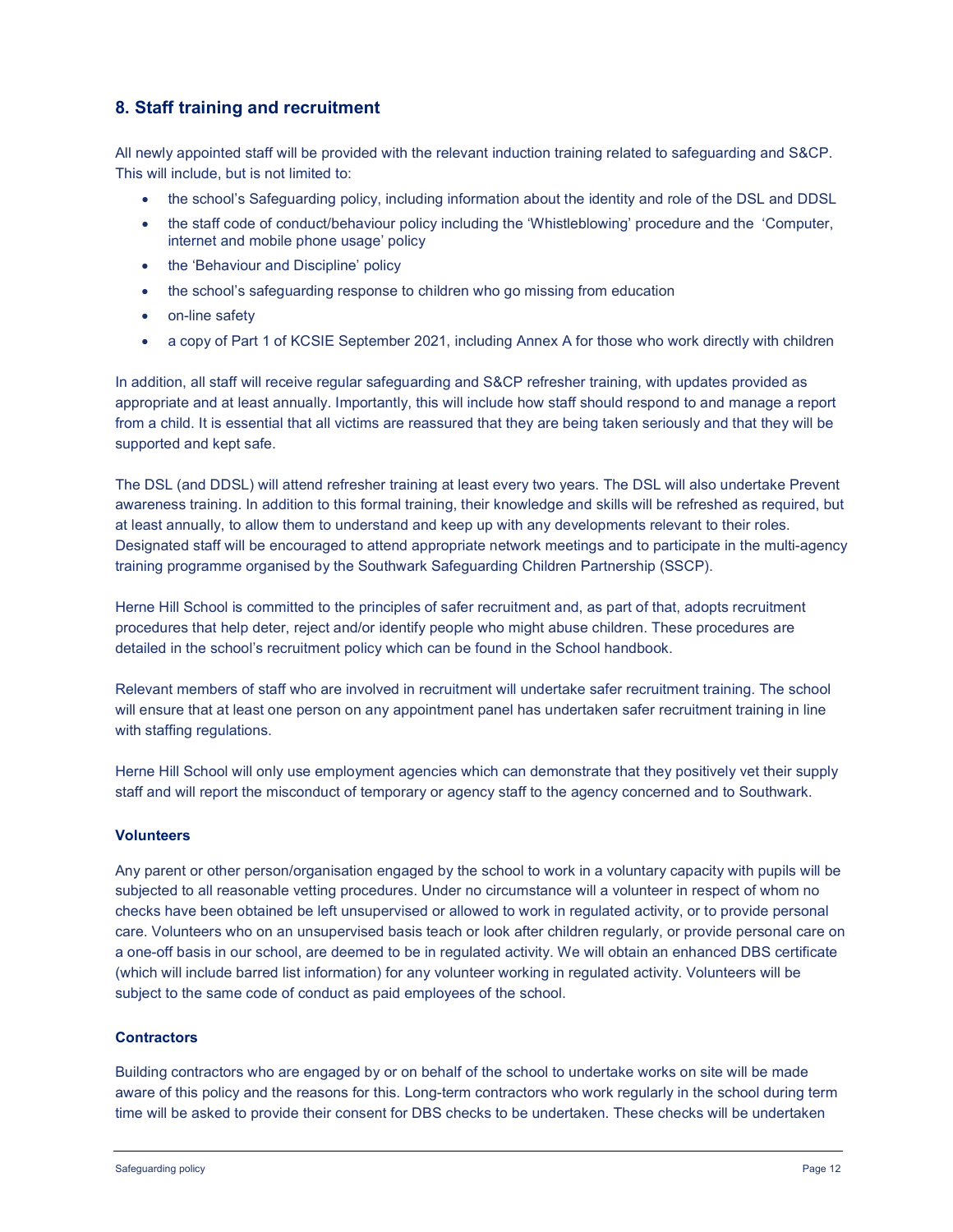when individual risk assessments by the Leadership Team deem this to be appropriate. If there were to be major works, with potentially large numbers of workers and sub-contractors on site during term time, health and safety risk assessments will include the potential for contractors or their employees to have direct access to pupils in non-teaching sessions. All contractors and sub-contractors will be issued with copies of the school's code of conduct for staff.

Individuals and organisations that are contracted by the school to work with or provide services to pupils will be expected to adhere to this policy and their compliance will be monitored. Any such contractors will be subject to the appropriate level of DBS check, if any such check is required (for example because the contractor is carrying out teaching or providing some type of care for or supervision of children regularly). Contractors for whom an appropriate DBS check has not been undertaken will be supervised if they will have contact with children. We will always check the identity of contractors and their staff on arrival at the school. Under no circumstances we will allow a contractor in respect of whom no checks have been obtained to work unsupervised, or engage in regulated activity. We will determine the appropriate level of supervision depending on the circumstances.

# 9. Safeguarding code of conduct for staff

All teachers, peripatetic instructors, support staff, supply staff, volunteers and visiting staff working with pupils on and off-site are required to:

- Place the welfare of pupils as their first and paramount consideration
- Accept responsibility for their own actions and behaviour and avoid any conduct that might lead any reasonable person to question their motivation and intentions
- Be 'fit' and ready to work, free from the influence of drugs, alcohol, physical/emotional/mental health needs or a preoccupation with personal life
- Work in an open and transparent way
- Apply the same professional standards, regardless of gender, race or sexual orientation
- Understand that any breaches in the law or professional expectations might lead to criminal or disciplinary action and barring

They must also adhere to the 'safeguarding guidelines for staff conduct' attached to this policy, the rules of conduct in the Employee Handbook, and have regard to all policies relating to the safeguarding and welfare of pupils.

# 10. Complaints/allegations made against staff

Herne Hill School takes seriously all complaints made against members of staff, including supply staff and volunteers. Procedures are in place for pupils, parents and staff to share any concern that they may have about the actions of any member staff or volunteer.

All staff have a responsibility to voice their concerns about the inappropriate or worrying behaviour of a colleague, in good faith and without fear of repercussions (see the whistleblowing policy in the School Handbook).

The Local Authority's Designated Officer (LADO) should be informed of any allegation that comes to the school's attention and appear to meet the criteria described in the whistleblowing policy. This includes allegations of those who pose a 'transferable risk', who have behaved or may have behaved in a way that indicates they may not be suitable to work with children. Contact can also be made with Southwark's Schools Safeguarding Coordinator who will liaise with the LADO.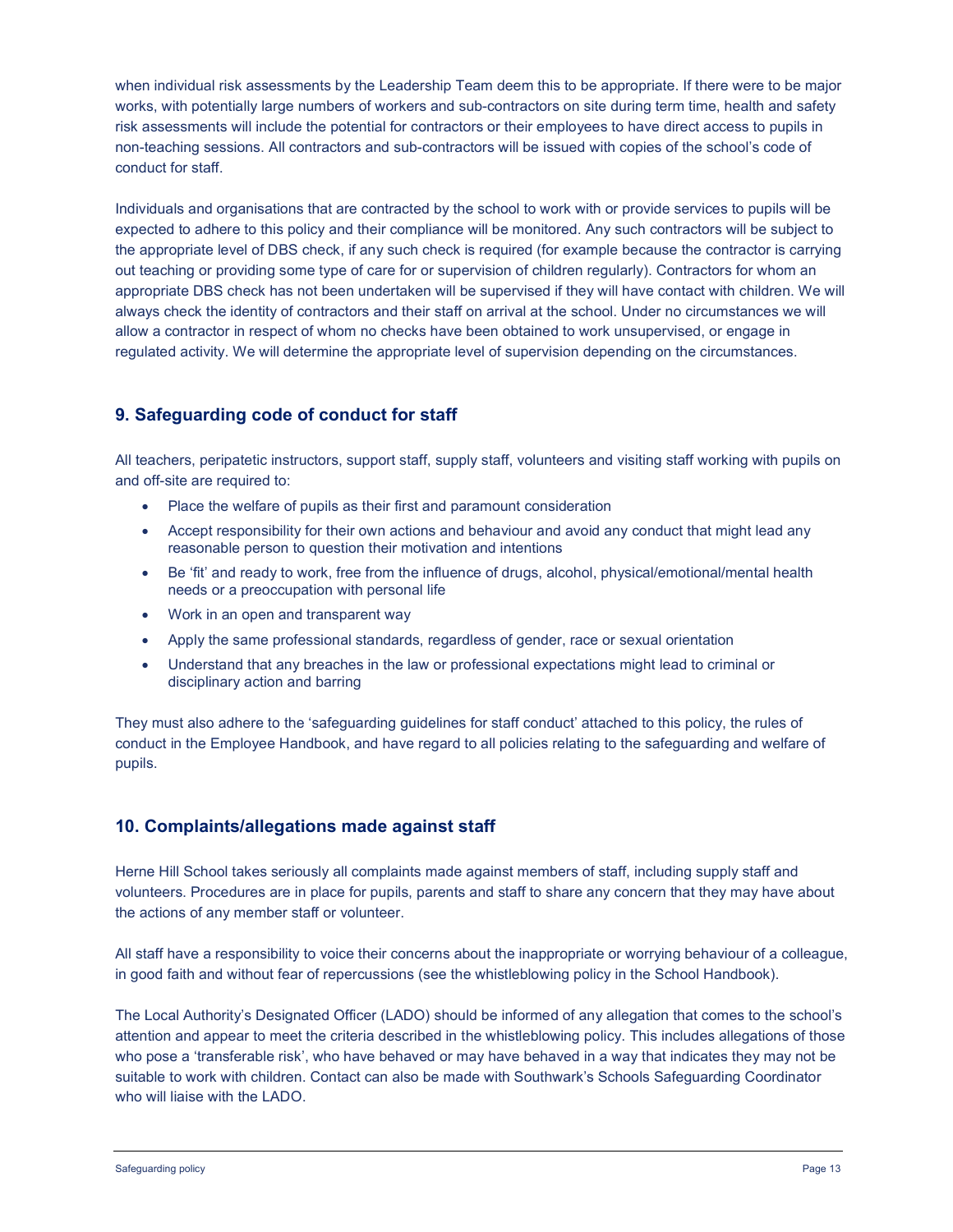The school has a legal duty to refer to the DBS anyone who has harmed, or poses a risk of harm, to a child and who has been removed from working (paid or unpaid) in regulated activity, or would have been removed had they not left. The DBS will consider whether to bar the person. Referrals will be made as soon as possible after the resignation or removal of the individual.

For children in the Early Years Foundation Stage (EYFS) the school will also inform Ofsted, as soon as is reasonably practicable, but at the latest within 14 days, of any allegation of serious harm or abuse by any person living, working, or looking after children at the premises (whether that allegation relates to harm or abuse committed on the premises or elsewhere), or any other abuse which is alleged to have taken place on the premises, and of the action taken in respect of these allegations.

The full procedures about dealing with allegations of abuse made against teachers and other staff can be found in Part Four of KCSIE. If the complaint concerns alleged abuse by the Head, this should be brought to the attention of the Director, without informing the Head. If the complaint/allegation concerns the Director, this should be brought directly to the attention of the LADO.

Southwark's LADO is Eva Simcock: 020 7525 0689.

There is also a duty system, with one of the CP Coordinators in Quality Assurance Unit being on duty each day to deal with LADO issues when the LADO is unavailable. The duty telephone number for enquiries/referrals is 020 7525 3297.

Southwark's Strategic Lead Officer for safeguarding in education services is Nina Dohel: 020 7525 3252.

Southwark's Schools Safeguarding Coordinator is Apo Çağirici: 020 7525 2715.

We also note the 'Safeguarding information for professionals and the community in Southwark' on Southwark Council's website.

The DfE dedicated telephone helpline and mailbox for non-emergency advice for staff is 020 7340 7264.

The email for suspected radicalisation is counter-extremism@education.gsi.gov.uk.

The non-emergency number for police is 101.

Brief and accurate written notes will be kept of all incidents and S&CP or child in need concerns relating to individual pupils. These notes are significant especially if the incident or the concern does not lead to a referral to other agencies. This information may be shared directly with other agencies as appropriate. All contact with parents and external agencies will be logged and these will be kept as S&CP records. The school will take into account the views and wishes of the child who is the subject of the concern but staff will be alert to the dangers of colluding with dangerous "secrets".

S&CP records are not open to pupils or parents. All S&CP records are kept securely by the DSL and separately from educational records. They may only be accessed by the DSL, the DDSL and the senior managers of the school.

The content of any S&CP Conference or Review reports prepared by the school will follow the headings recommended by Children's Services and will, wherever possible, be shared with the parents/carer in advance of the meeting.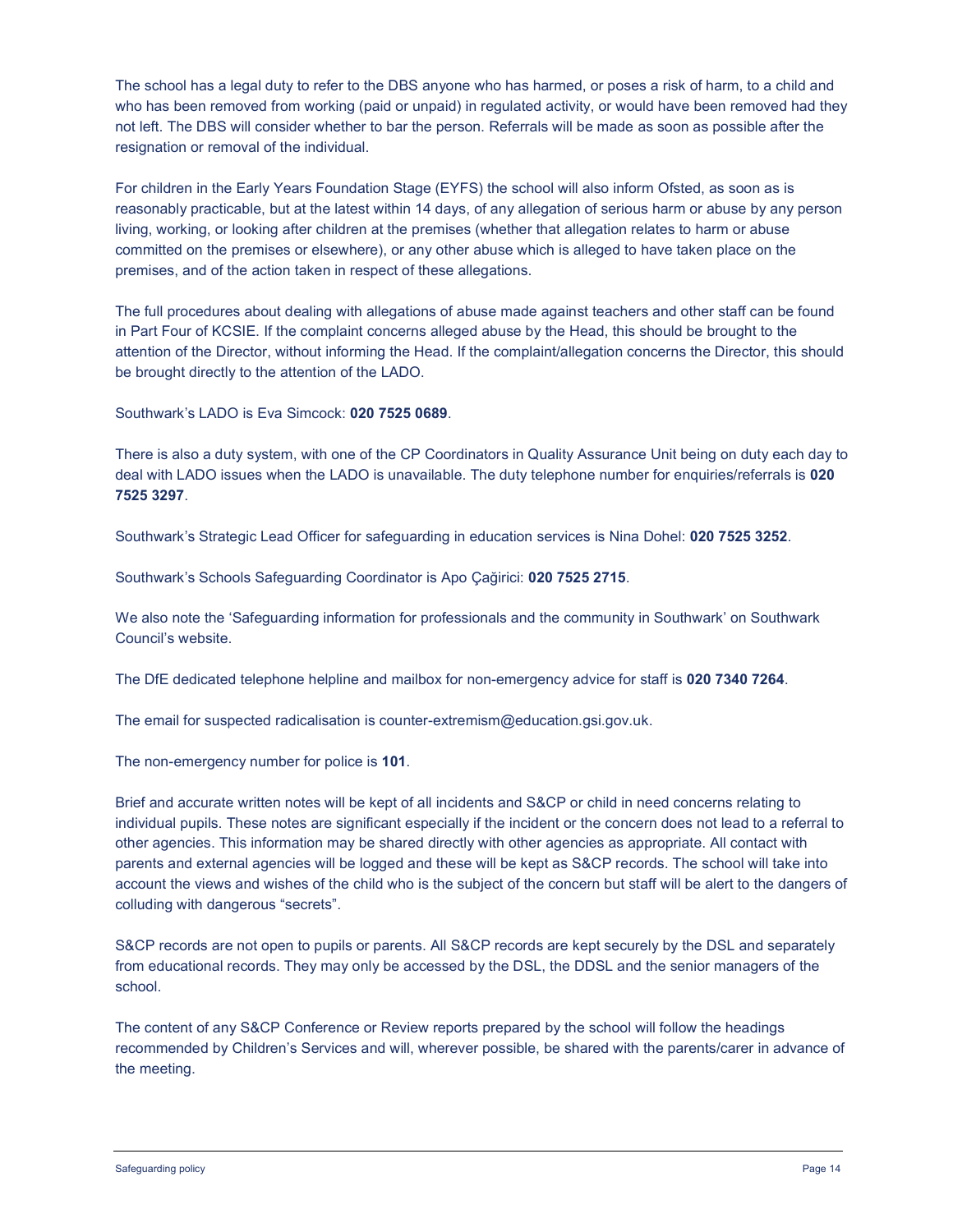Any S&CP records will be sent to receiving schools separately and under a confidential cover when pupils leave the school.

# 11. Safety in the school

The school maintains accurate records of those with parental responsibility and emergency contacts. Pupils are only released to the care of those with parental responsibility or someone acting with their consent.

No internal doors to classrooms will be locked whilst pupils are present in these areas. Entry to school premises will be controlled by doors that are secured physically or by constant staff supervision or video surveillance. Authorised visitors, including supply staff, will be logged into and out of the premises and will be asked to wear their identity badges or be issued with school visitor badges. Unidentified visitors will be challenged by staff or reported to the Head or school office. Carelessness in closing any controlled entrance will be challenged.

The presence of intruders and suspicious strangers seen loitering near the school or approaching pupils, will be reported to the police by calling 101 or 999, depending on the circumstances and the urgency of the case. Brief information about the incident will be sent to Southwark's Schools' Safeguarding Coordinator with a view to alerting other local schools in liaison with the police and through appropriate systems.

# 12. Measures for internet safety and mobile phone usage

Online safety is paramount in today's world of technology. In conjunction with our IT providers 'Soft Egg', we strive to keep pupils safe from potentially harmful and inappropriate content or contact online. Soft Egg's role is to ensure that:

- Systems are in place for appropriate filtering and monitoring.
- ICT systems are secure and protected against viruses and malware, and that such safety mechanisms are updated regularly.
- Security checks and monitoring of the school's ICT systems is carried out on a regular basis.
- Access to potentially dangerous sites is blocked and, where possible the downloading of potentially dangerous files is prevented.

Staff are provided with clear guidelines as to acceptable online usage in a specific policy in the employee handbook, and in the 'Staff Code of Conduct'. The same policy also covers the usage of mobile phones.

In addition to employees, peripatetic instructors, supply staff and volunteers, it is important that parents, visitors and contractors also use their mobile phones in an appropriate and sensible manner in line with the mobile phone policy whilst visiting the school. Parents are advised of this in the parent handbook, and visitors and contractors are informed of our expectations upon signing in. The key expectations are:

- Visiting adults should use their mobile phones only when children are not present, e.g. in the office, staff room, empty classrooms, etc. They should preferably have their phones in silent mode throughout their visit in the school.
- Adults either in school or accompanying children on school trips should not use their cameras or mobile phone cameras to take pictures of pupils unless it is at an event open to parents such as Sports Day, Summer Fair, play/drama performance, school service/festival, class demonstration, etc. Parents should preferably only take pictures of their own children and images should not be published (e.g. on social networking sites such as Facebook, Instagram or other platforms) that include any children other than their own.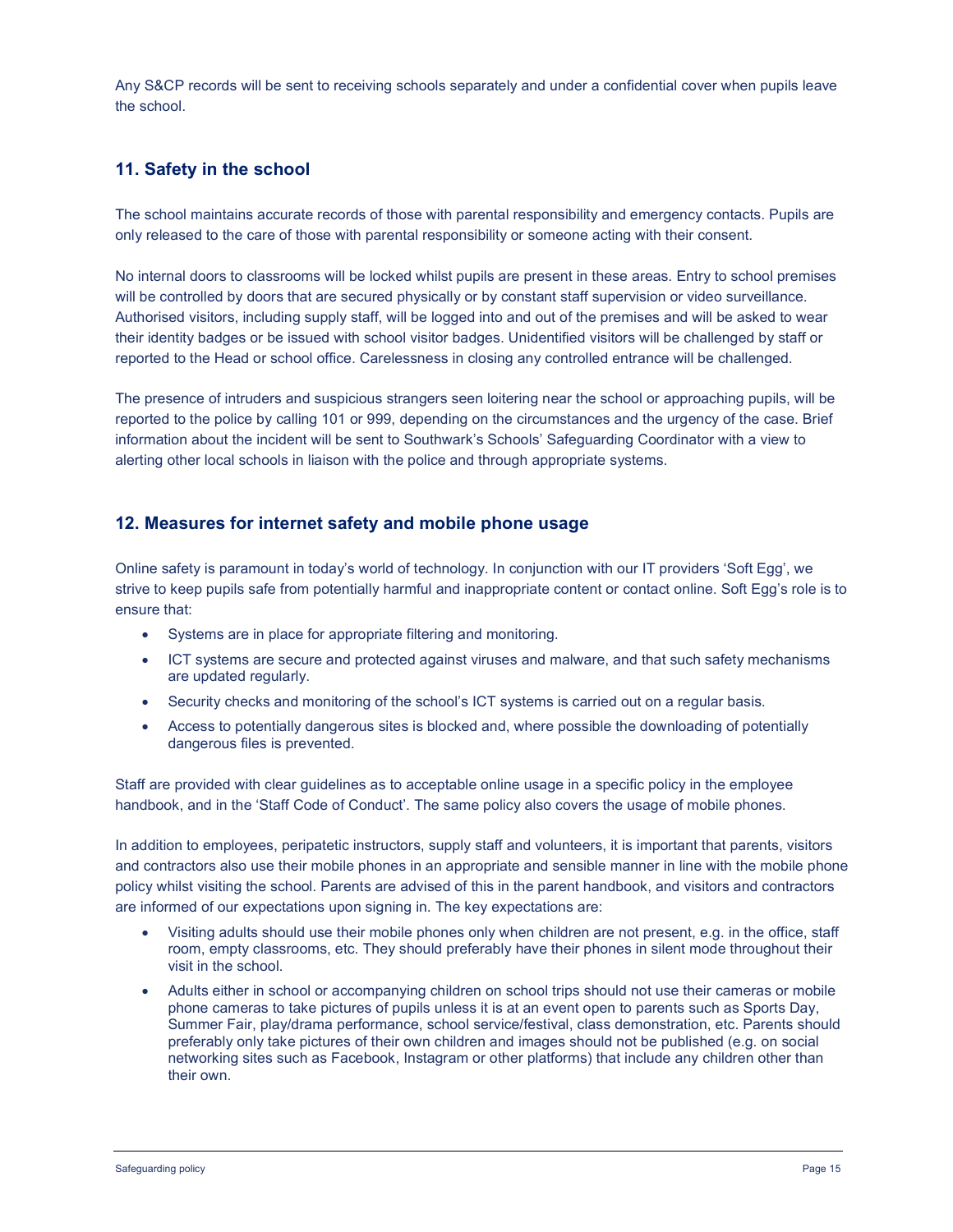# 13. Teaching children how to stay safe (including online)

Herne Hill School acknowledges the important role that its curriculum can play in the prevention of abuse and in the preparation of our pupils for the responsibilities of adult life and citizenship. It is expected that all curriculum co-ordinators will consider the opportunities that exist in their area of responsibility for promoting the welfare and safety of pupils. As appropriate, the curriculum will be used to build resilience, help pupils to keep safe and to know how to ask for help if their safety is threatened. As part of developing a healthy, safer lifestyle and emotional literacy, pupils will be taught, for example:

- to recognise and manage risks in different situations and then decide how to behave responsibly;
- to judge what kinds of physical contact are acceptable and unacceptable;
- to recognise when pressure from others (including people they know) threatens their personal safety and well-being; including knowing when and where to get help;
- to use assertiveness techniques to resist unhelpful pressure;
- the importance of fundamental British values.

The mandatory Relationships & Sex Education (RSE) and Health Education (HE) is delivered through our Personal, Social, Health and Economic (PSHE) curriculum.

Importantly, pupils will also be taught about how to stay safe online, and how to avoid potential dangers of the internet (including cyberbullying). Specifically our curriculum aims to teach them:

- That people sometimes behave differently online, including by pretending to be someone they are not.
- That the same principles apply to online relationships (even if anonymous) as they do to face-to-face relationships, including the importance of respect for others.
- The rules and principles for keeping safe online, how to recognise risks, harmful content and contact, and how to report them.
- How information and data is shared and used online, and how it shouldn't be.
- How to respond safely and appropriately to adults they may encounter (in all contexts, including online) whom they do not know.

This teaching will be facilitated in a range of ways such as assemblies, circle times, Safer Internet Day events, invited speakers, NSPCC charity events, etc.

We have also devised our own set of five, age-appropriate online safety rules which we actively teach the children, as follows:

- a. I will always ask permission from a trusted adult before using a device.
- b. If I see something upsetting, I will turn the screen off or iPad over and tell an adult straight away
- c. I will only use the websites that a trusted adult has told me are OK.
- d. I will never share my personal information (name, address, phone number) without permission from a trusted adult.
- e. I will always be kind to people online, just like I would on the playground.

# 14. Complaints and monitoring

All complaints arising from the operation of this policy will be considered under the school's complaints procedure, with reference to Southwark's Strategic Lead Officer for safeguarding in education services as necessary.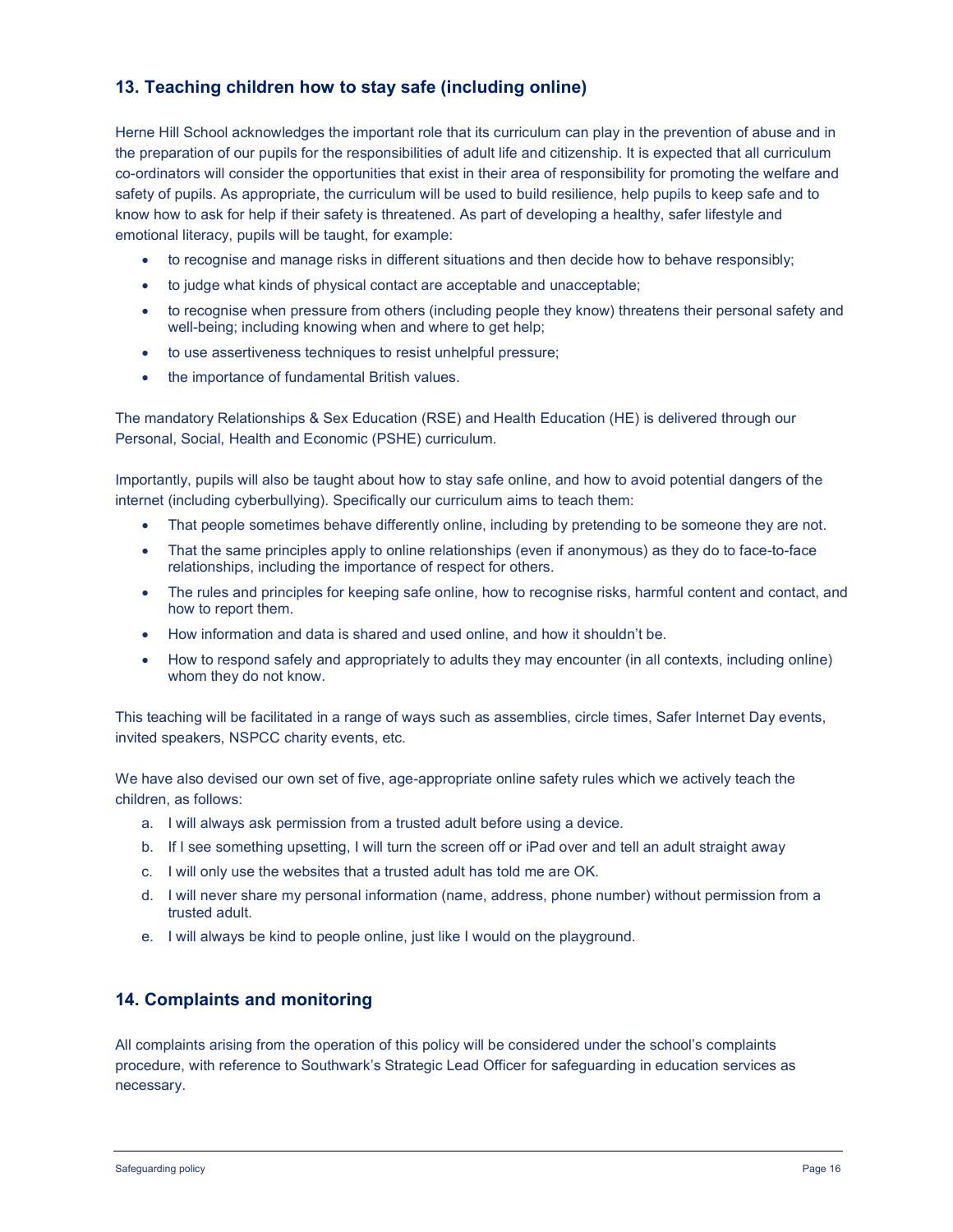The policy and procedures relating to safeguarding at Herne Hill School will be reviewed annually by the Director and the Head. This review will assess how efficiently the related duties have been discharged.

Any deficiencies or weaknesses in Safeguarding and Child Protection arrangements will be remedied without delay.

Signed by: Dominik Magyar (Director) Ngaire Telford (Headteacher and Designated Safeguarding Lead)

Date: January 2022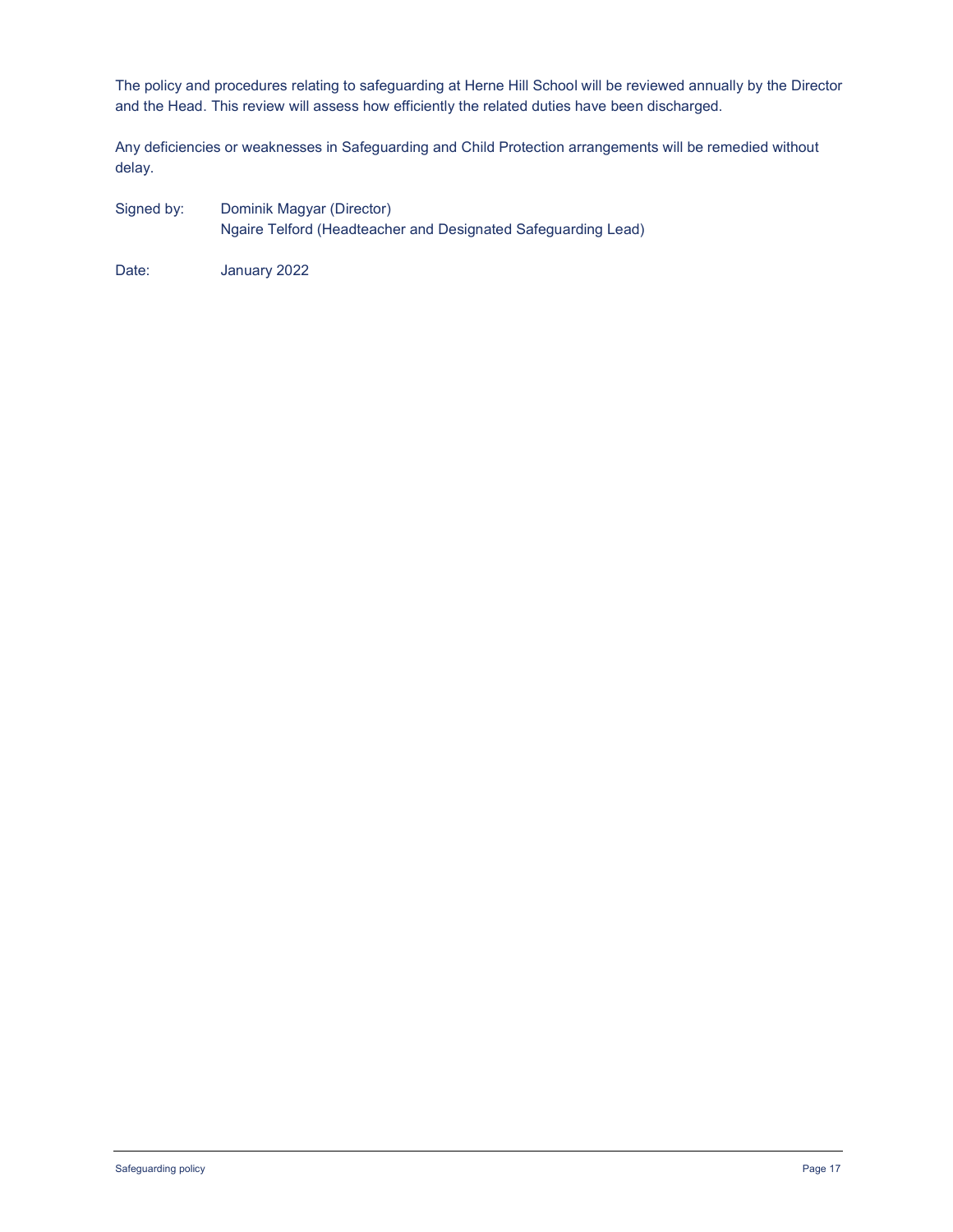### Appendix: Safeguarding guidelines for staff conduct

This document should be read in conjunction with the Employee Handbook (rules of conduct) and teacher and teaching assistants' professional standards.

### **Confidentiality**

- Staff must not use confidential or sensitive information about a child or their family for their own benefit or to humiliate or embarrass a child.
- Confidential information about pupils or the school should not be shared casually.
- Information that might suggest that a child is in need or at risk of significant harm must be shared with the Designated Safeguarding Lead, in accordance with the safeguarding policy.

# Behaviour

- Staff have a responsibility to maintain public confidence and must uphold high standards of personal conduct to do so, both within and outside of their work setting.
- They must not do or say anything that might bring the school into disrepute.

#### Dress and appearance

Staff should dress decently, safely and appropriately for the tasks that they are required to undertake.

#### **Gifts**

- Whilst there may be occasions when parents or pupils may wish to give a small token of appreciation to staff at religious festivities or the end of a placement, for example, it is unacceptable to receive gifts on a regular basis.
- Personal gifts should not be given by staff to pupils and any reward to a child should be consistent with the school's behaviour policy, recorded and not based upon favouritism.

#### Power and positions of trust and authority

- All staff should not:
	- Use their position to gain access to information for their own advantage and/or a pupil's or family's detriment.
	- Use their power to intimidate, threaten, coerce and undermine pupils.
	- Use their status and standing to form or promote relationships with pupils which are of a sexual nature, or which may become so.

#### **Infatuations**

 It is not unusual for pupils or, sometimes, their parents to develop infatuations or "crushes" towards trusted staff. All such situations must be responded to sensitively to maintain the dignity of those concerned and any indications that this might be happening reported to your line manager.

#### Social contact

- Staff should maintain professional boundaries when having social contact with a pupil or their parents/carers.
- Staff should consider carefully before disclosing their personal telephone numbers and e-mail addresses to pupils or parents.
- No member of staff should enter into extra or private tuition or childcare arrangements with parents without the permission of the Head.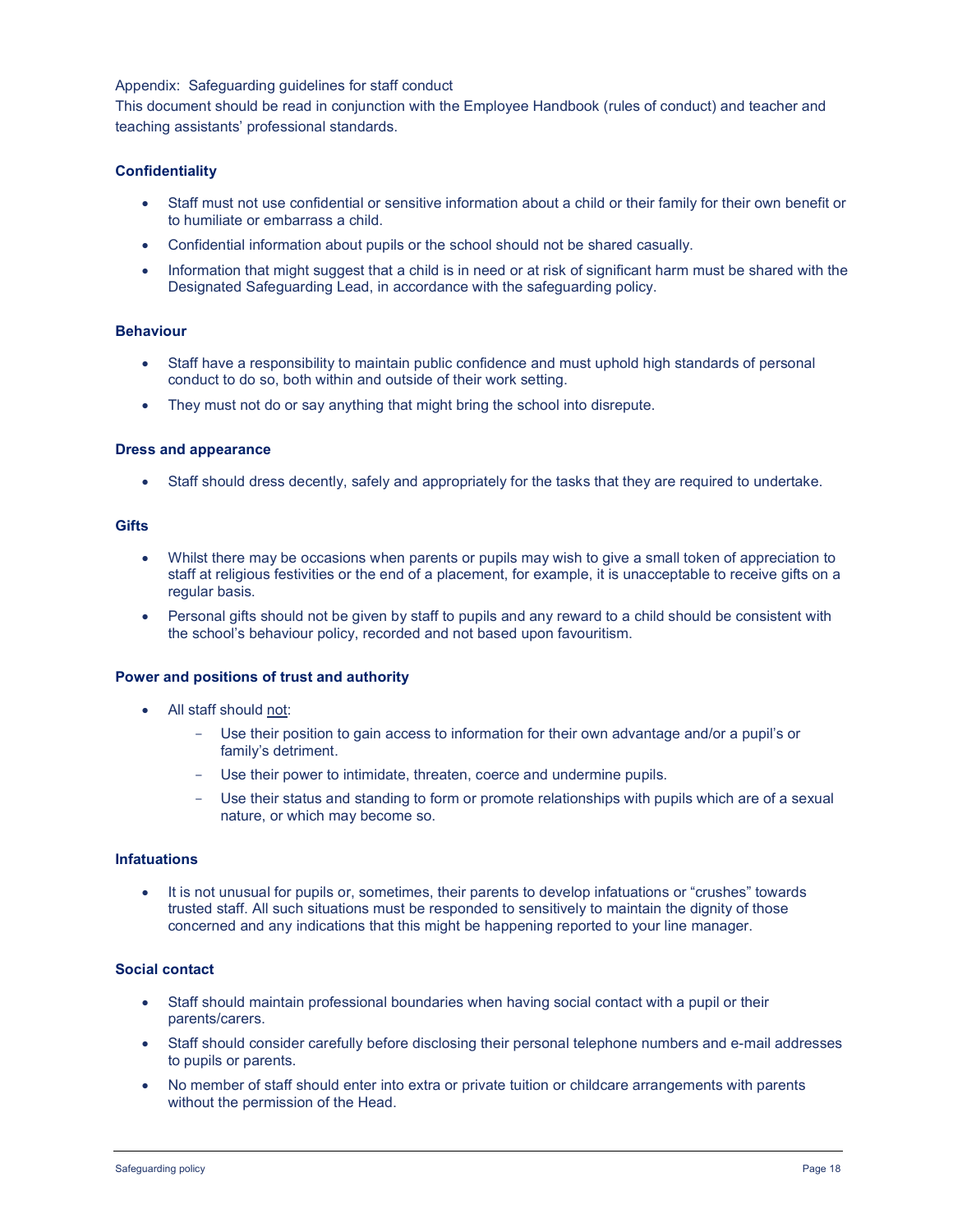Staff should notify the Head of any existing or previous family or social relationship with a pupil or their parents/carers.

### Physical contact

- When physical contact is made with pupils, it should be in response to their needs at that time, of limited duration and appropriate to their age, stage of development, gender, ethnicity and background.
- Physical contact should never be secretive, for the gratuity of the adult or represent a misuse of authority.
- Extra caution should be exercised where a child is known to have suffered previous abuse or neglect. Such experiences may sometimes make a child exceptionally needy and demanding of physical contact and staff should respond sensitively by deterring the child through helping them to understand the importance of personal boundaries.
- Any extreme attention-seeking or behaviour by pupils that makes staff feel uncomfortable should be reported to a line manager.
- Staff supervising PE and games or providing music tuition may be required to initiate physical contact with pupils, the principle of "limited touch" should be applied, with understanding of pupils' sensitivities and with the pupil's agreement.
- Children are entitled to respect and privacy whilst they are changing or showering after games or swimming.

### Pupils in distress

- On those occasions when a pupil may be in distress and in need of comfort and re-assurance, staff should ensure that they remain self-aware at all times and that their contact with the pupil is not open to misunderstanding.
- Such incidents must always be recorded and shared with a line manager.

### Care, control and physical intervention

- The school is committed to the use of positive behaviour management and staff will not use any form of physical punishment, threats, sarcasm or demeaning comments to deal with unacceptable behaviour.
- When children need to be restrained for their own protection or the protection of others, this must only be undertaken in accordance with the school's policy on 'Use of Force to Control/Restrain Pupils', which can be found in the School Handbook.
- Any such incidents and physical interventions will be recorded and reported according to procedures outlined in that policy.

#### One-on-one situations

- Staff working individually with children should recognise the potential vulnerability of pupils and adults in such situations and ensure that they manage these situations with regard for the safety of both the child and themselves.
- Individual work with pupils should not be undertaken in isolated areas or rooms where there is no external visual access. Where it is necessary to close doors for reasons of confidentiality, a colleague should be made aware of this and asked to remain vigilant.
- In general, staff will not be expected to transport or accompany pupils off-site on their own. If staff use their own cars for transporting pupils, they will ensure appropriate escort arrangements and that they have in place motor insurance that covers business use.
- All first aid will be administered only by suitably trained and accredited staff except in an emergency where the illness or injury is such that to delay assistance might cause harm to the child.
- Children who require any form of intimate care are entitled to privacy, dignity and safety. Pupils with ongoing health problems will be treated in accordance with any Medical Plan that has been put in place.
- Lone male members of staff should not be placed in a position where they are expected to provide any form of intimate care without the safeguard of having a female colleague in the same room or area.